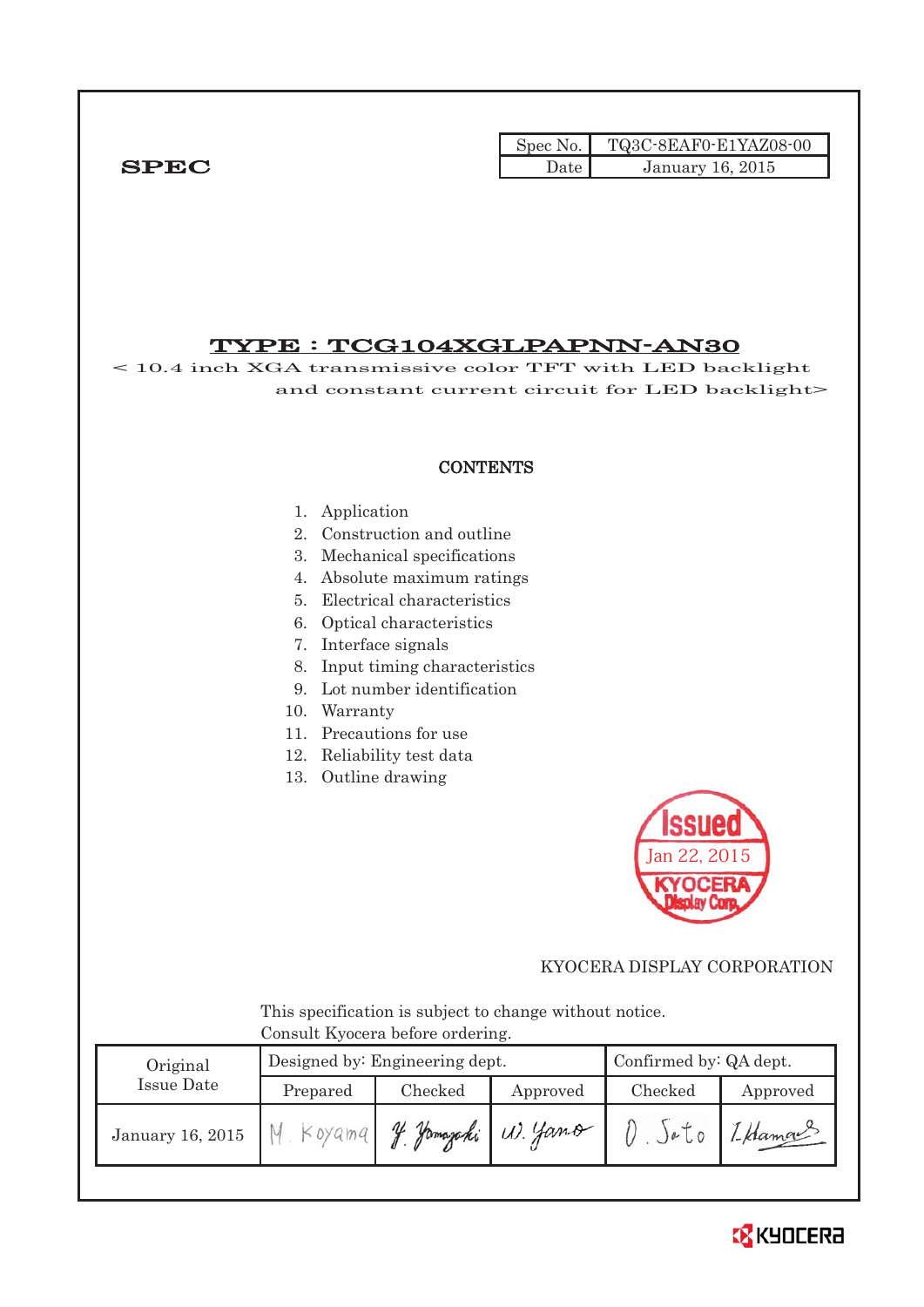| Spec No.              | Part No.            | Page |
|-----------------------|---------------------|------|
| TQ3C-8EAF0-E1YAZ08-00 | TCG104XGLPAPNN-AN30 |      |

# Warning

- 1. This Kyocera LCD module has been specifically designed for use only in electronic devices and industrial machines in the area of audio control, office automation, industrial control, home appliances, etc. The module should not be used in applications where the highest level of safety and reliability are required and module failure or malfunction of such module results in physical harm or loss of life, as well as enormous damage or loss. Such fields of applications include, without limitation, medical, aerospace, communications infrastructure, atomic energy control. Kyocera expressly disclaims any and all liability resulting in any way to the use of the module in such applications.
- 2. Customer agrees to indemnify, defend and hold Kyocera harmless from and against any and all actions, claims, damages, liabilities, awards, costs, and expenses, including legal expenses, resulting from or arising out of Customer's use, or sale for use, or Kyocera modules in applications.

# Caution

1. Kyocera shall have the right, which Customer hereby acknowledges, to immediately scrap or destroy tooling for Kyocera modules for which no Purchase Orders have been received from the Customer in a two-year period.

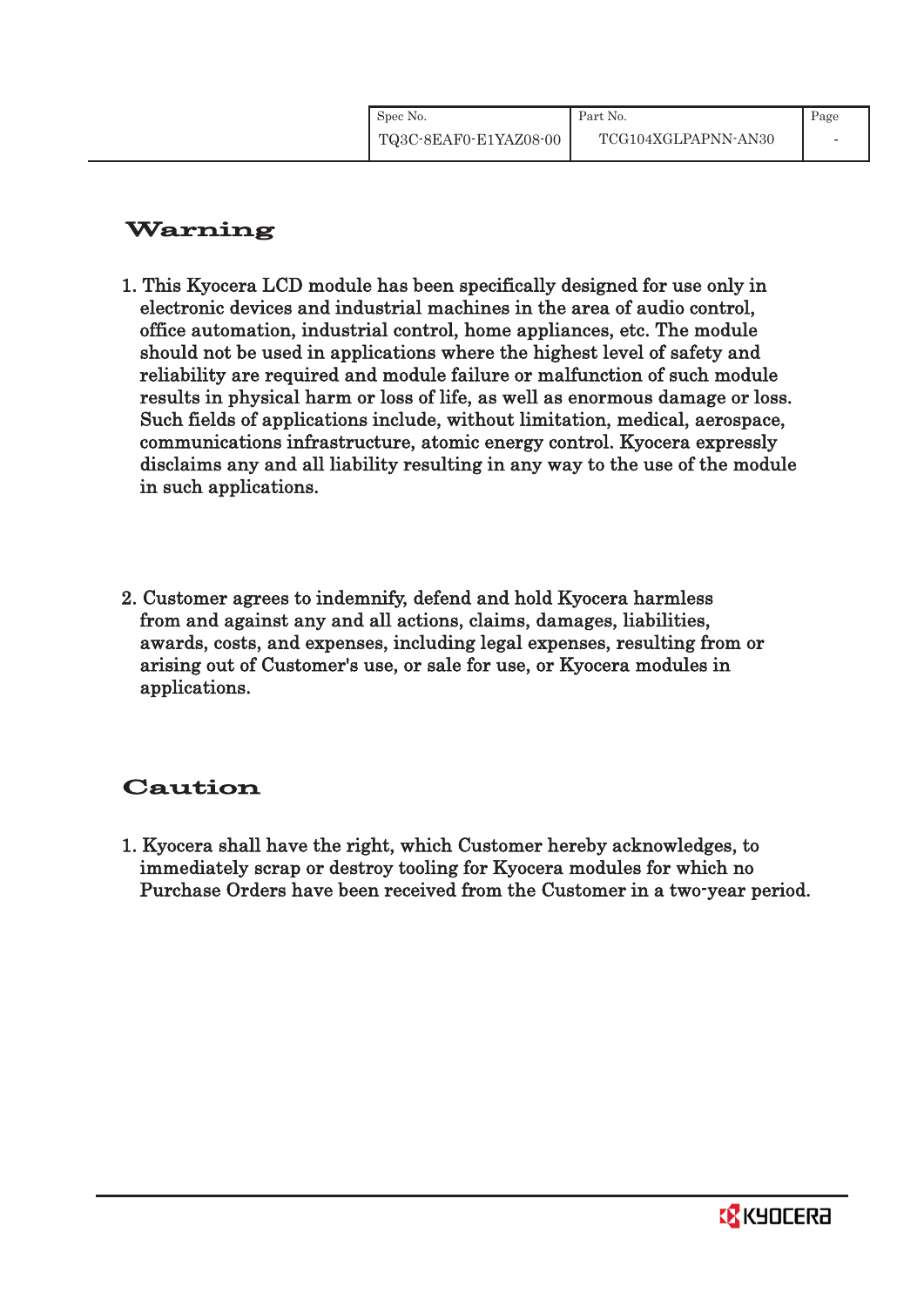| Spec No.              |  |
|-----------------------|--|
| TQ3C-8EAF0-E1YAZ08-00 |  |

Part No. TCG104XGLPAPNN-AN30

# Revision record Date Designed by : Engineering dept. Confirmed by : QA dept.<br>Prepared Checked Approved Checked Approved Approved Rev.No. Date Page Page Descriptions

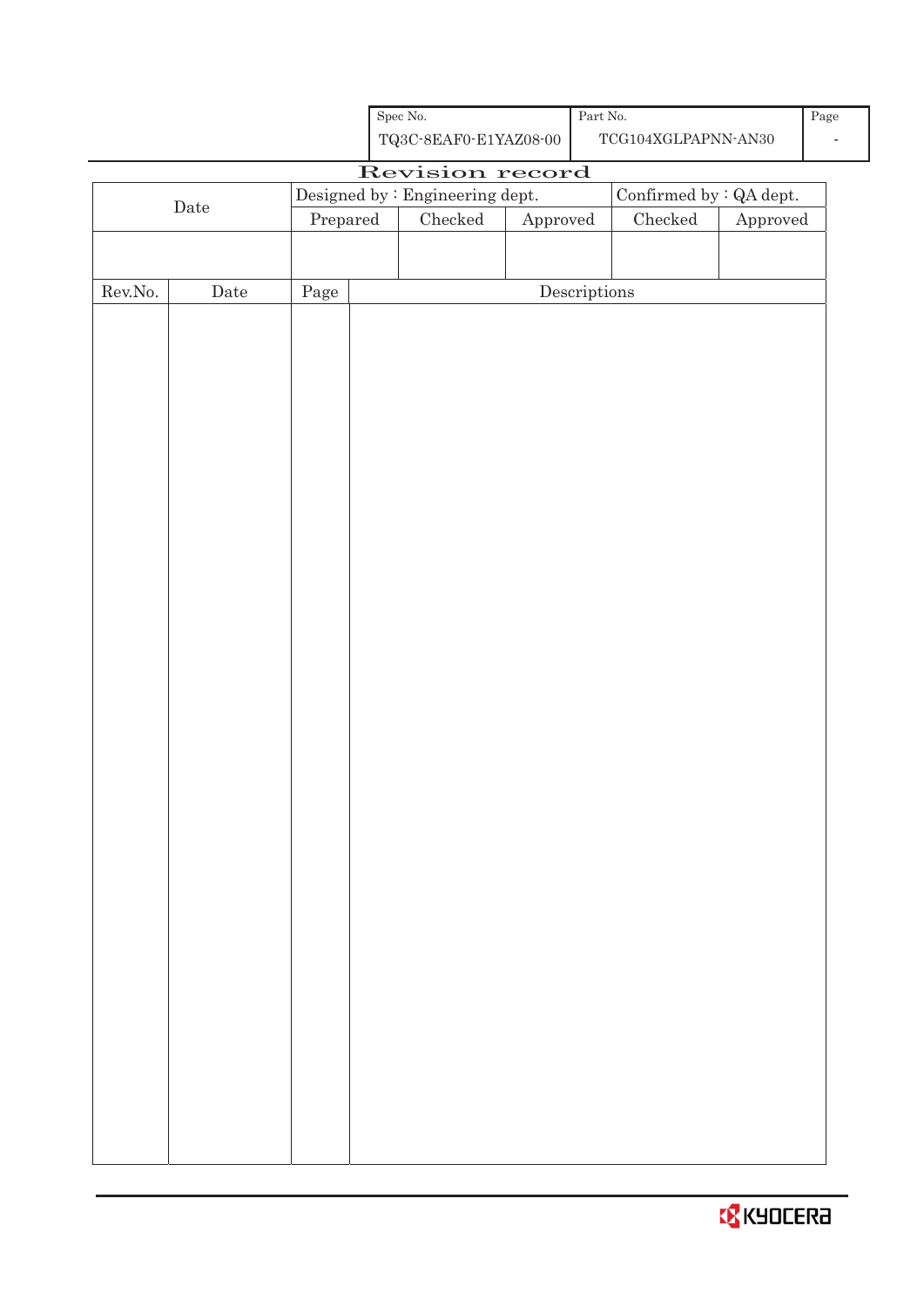#### 1. Application

This document defines the specification of TCG104XGLPAPNN-AN30. (RoHS Compliant)

#### 2. Construction and outline

| LCD.               | : Transmissive color dot matrix type TFT                   |
|--------------------|------------------------------------------------------------|
| Backlight system   | : LED                                                      |
| Polarizer          | : Anti-Glare treatment                                     |
| Interface          | : LVDS                                                     |
| Additional circuit | : Timing controller, Power supply $(3.3V)$ input)          |
|                    | With constant current circuit for LED Backlight(12V input) |

## 3. Mechanical specifications

| <b>Item</b>               | Specification                                                  | Unit |
|---------------------------|----------------------------------------------------------------|------|
| Outline dimensions<br>-1) | $230(W)\times 180.2(H)\times 10.5(D)$                          | mm   |
| Active area               | $210.432(W) \times 157.824(H)$<br>(26.3cm/10.4~inch(Diagonal)) | mm   |
| Dot format                | $1,024 \times (B,G,R)(W) \times 768(H)$                        | dot  |
| Dot pitch                 | $(0.0685)(W) \times (0.2055)(H)$                               | mm   |
| Base color<br>2)          | Normally Black                                                 |      |
| <b>Mass</b>               | 480                                                            | g    |

1) Projection not included. Please refer to outline for details.

2) Due to the characteristics of the LCD material, the color varies with environmental temperature.

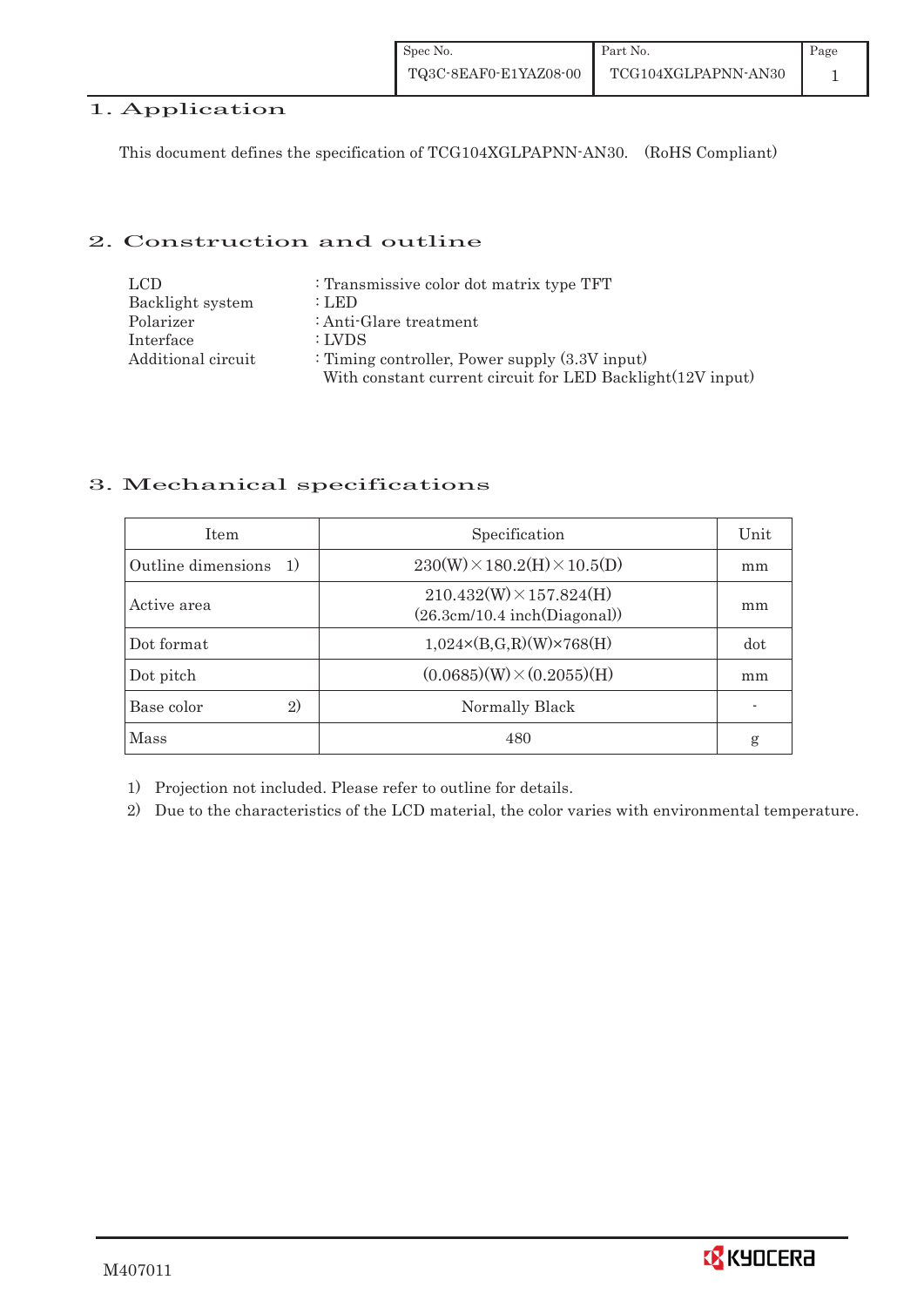#### 4. Absolute maximum ratings

| Item                    |                                 | Symbol       | Min.   | Max.          | Unit |
|-------------------------|---------------------------------|--------------|--------|---------------|------|
| Supply voltage(+3.3V)   |                                 | $V_{DD}$     | $-0.3$ | 3.95          |      |
| Supply voltage $(+12V)$ |                                 | $\rm V_{IN}$ | $-0.3$ | 14.0          |      |
|                         | $(i=0,1,2,3)$<br>RxINi+, RxINi- | $\rm V_{I1}$ | $-0.3$ | $V_{DD}$ +0.3 |      |
| Input signal            | CK IN+, CK IN-                  | $\rm V_{I2}$ | $-0.3$ | $V_{DD}$ +0.3 |      |
| Voltage<br>1)           | MODE, SC                        | $\rm V_{I3}$ | $-0.3$ | $V_{DD}+0.3$  |      |
|                         | BLBRT, BLEN                     | $\rm V_{I4}$ | $-0.3$ | $\rm V_{IN}$  |      |

#### 4-1.Electrical absolute maximum ratings

1) V<sub>DD</sub> must be supplied correctly within the range described in 5-1.

#### 4-2. Environmental absolute maximum ratings

| <b>Item</b>                        |    | Symbol                  | Min.  | Max. | Unit            |
|------------------------------------|----|-------------------------|-------|------|-----------------|
| Operating temperature (Ambient) 1) |    | Top(Ambient)            | $-30$ | 80   | $\circ$ C       |
| Operating temperature (Panel)      | 2) | Top(Panel)              | $-30$ | 80   | $\circ$ C       |
| Storage temperature                | 3) | <b>T</b> <sub>STO</sub> | $-30$ | 80   | $\rm ^{\circ}C$ |
| Operating humidity                 | 4) | Hop                     | 10    | (5)  | %RH             |
| Storage humidity                   | 4) | $_{\mathrm{HSTO}}$      | 10    | 5)   | %RH             |
| Vibration                          |    |                         | 6)    | 6)   |                 |
| Shock                              |    |                         | 7)    |      |                 |

- 1) Operating temperature means a temperature which operation shall be guaranteed. Since display performance is evaluated at 25°C, another temperature range should be confirmed.
- 2) Panel surface temperature (all the surface).
- 3) Temp. =  $-30^{\circ}$ C $<$ 48h, Temp. =  $80^{\circ}$ C $<$ 168h Store LCD at normal temperature/humidity. Keep them free from vibration and shock. An LCD that is kept at a low or a high temperature for a long time can be defective due to other conditions, even if the low or high temperature satisfies the standard. (Please refer to "Precautions for Use" for details.)
- 4) Non-condensing
- 5) Temp. $\leq 40^{\circ}$ C, 85%RH Max.

Temp.  $>$  40°C, Absolute humidity shall be less than 85%RH at 40°C.

6)

| Frequency       | $10\sim 55$ Hz    | Acceleration value           |
|-----------------|-------------------|------------------------------|
| Vibration width | $0.15$ m m        | $(0.3 \sim 9 \text{ m/s}^2)$ |
| Interval        | $10 - 55 - 10$ Hz | 1 minutes                    |

 2 hours in each direction X, Y, Z (6 hours total) EIAJ ED-2531

7) Acceleration: 490 m/s2, Pulse width: 11 ms 3 times in each direction:  $\pm X$ ,  $\pm Y$ ,  $\pm Z$ EIAJ ED-2531

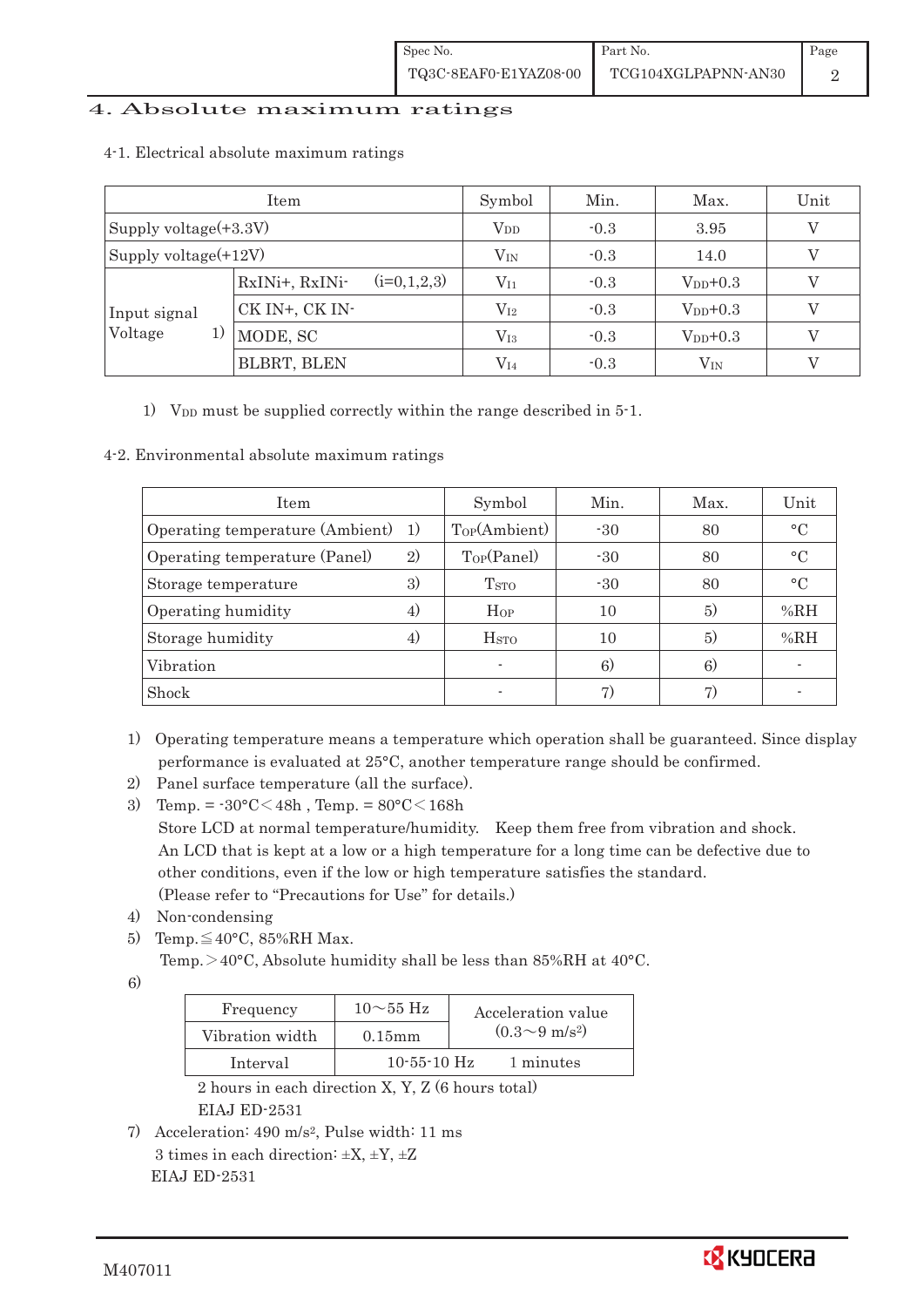| Spec No.              | Part No.            | Page |
|-----------------------|---------------------|------|
| TQ3C-8EAF0-E1YAZ08-00 | TCG104XGLPAPNN-AN30 |      |

# 5. Electrical characteristics

#### 5-1. LCD

|                                     |         |                 |                          |                          |                          |                          | Temp. = $-30 \sim 80$ °C |
|-------------------------------------|---------|-----------------|--------------------------|--------------------------|--------------------------|--------------------------|--------------------------|
| Item                                |         | Symbol          | Condition                | Min.                     | Typ.                     | Max.                     | Unit                     |
| Supply voltage                      | 1)      | V <sub>DD</sub> | $\overline{\phantom{a}}$ | 3.0                      | 3.3                      | 3.6                      | $\rm V$                  |
| Current consumption                 |         | I <sub>DD</sub> | 2)                       | $\overline{\phantom{a}}$ | 270                      | 350                      | mA                       |
| Permissive input ripple voltage     |         | $V_{RP}$        | $VDD=3.3V$               | $\overline{\phantom{a}}$ | $\overline{\phantom{a}}$ | 100                      | 100                      |
|                                     |         | $V_{IL}$        | "Low" level              | $\boldsymbol{0}$         | $\overline{\phantom{a}}$ | 0.3V <sub>DD</sub>       | $\rm V$                  |
| Input signal voltage                | 3)      | V <sub>IH</sub> | "High" level             | 0.7V <sub>DD</sub>       | $\overline{a}$           | $V_{DD}$                 | V                        |
|                                     |         | $I_{OL}$        | $V_{I3}=0V$              | $-10$                    | $\overline{\phantom{a}}$ | 10                       | $\mu$ A                  |
| Input leak current                  |         | $I_{OH}$        | $V_{I3}=3.3V$            | $\overline{\phantom{a}}$ | $\overline{\phantom{a}}$ | 400                      | $\mu$ A                  |
| LVDS Input voltage                  | 4)      | $V_{L}$         |                          | $\mathbf{0}$             | $\overline{\phantom{a}}$ | 1.9                      | V                        |
| Differential input voltage          |         | $V_{ID}$        | $\overline{\phantom{a}}$ | 200                      | $\overline{\phantom{a}}$ | 600                      | mV                       |
| Differential input                  | 4) 5)   | $V_{TL}$        | "Low" level              | $V_{CM}$ -100            | $\overline{\phantom{a}}$ | $\overline{\phantom{a}}$ | mV                       |
| threshold voltage                   |         | V <sub>TH</sub> | "High" level             | $\overline{\phantom{0}}$ | $\overline{\phantom{a}}$ | $V_{CM}$ +100            | mV                       |
| Terminator                          |         | $R_1$           |                          | $\overline{\phantom{a}}$ | 100                      |                          | Ω                        |
|                                     |         | t1              | ÷                        | 0.1                      | $\overline{\phantom{a}}$ | 20                       | ms                       |
|                                     |         | t2              | $\overline{\phantom{a}}$ | 10                       | $\overline{\phantom{a}}$ | $\overline{\phantom{a}}$ | ms                       |
| V <sub>DD</sub> -turn-on conditions |         | t3              | $\overline{\phantom{a}}$ | $\mathbf{0}$             | $\overline{\phantom{a}}$ | $\overline{\phantom{a}}$ | ms                       |
|                                     | $1)$ 6) | t4              | $\overline{\phantom{a}}$ | $\overline{2}$           | $\overline{\phantom{a}}$ | $\overline{\phantom{a}}$ | S                        |
|                                     |         | t5              | $\overline{\phantom{a}}$ | 200                      | $\overline{\phantom{a}}$ | $\overline{\phantom{a}}$ | ms                       |
|                                     |         | t6              | $\overline{\phantom{a}}$ | 200                      | $\overline{a}$           | $\overline{\phantom{a}}$ | ms                       |

## 1) V<sub>DD</sub>-turn-on conditions

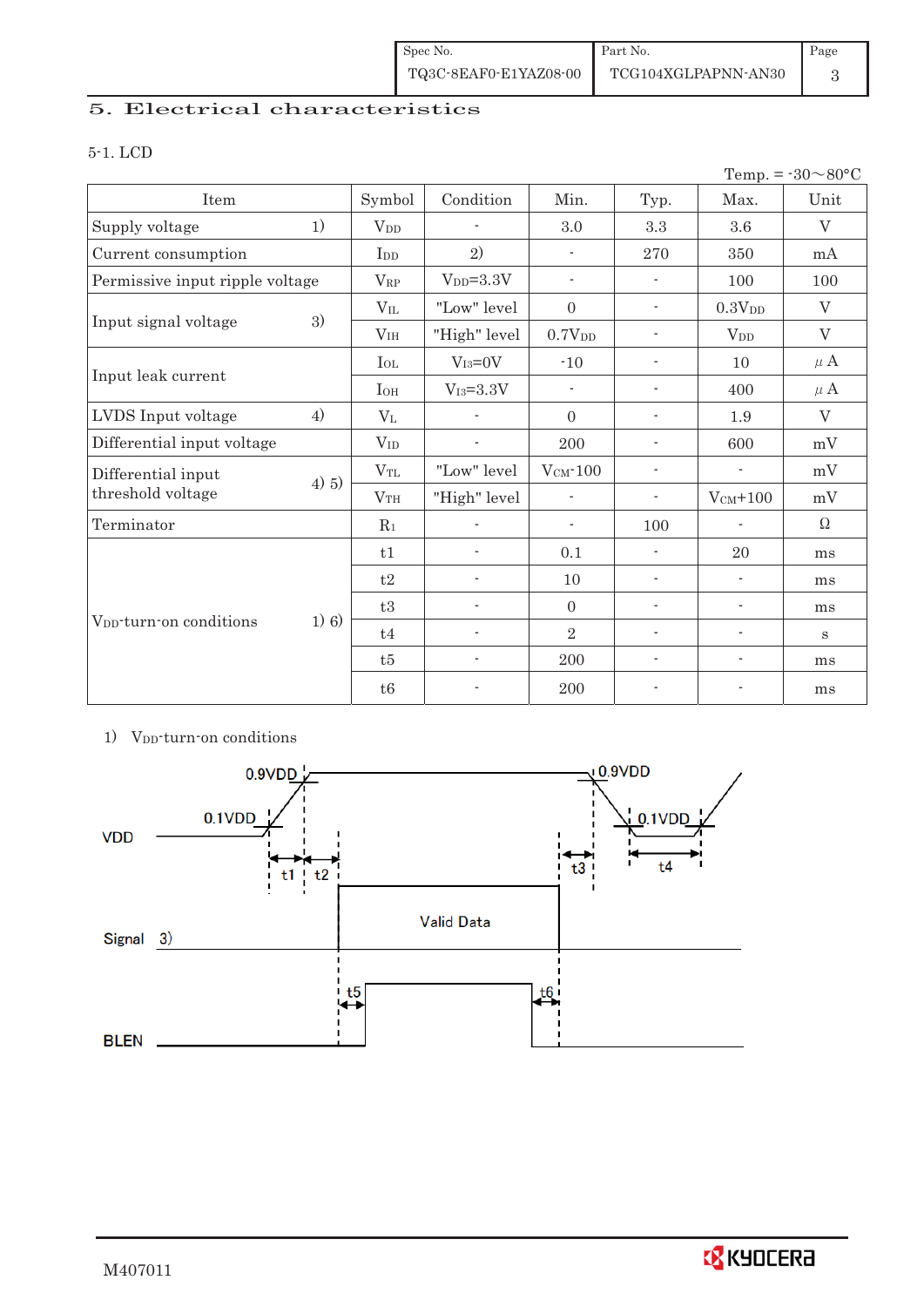2) Display pattern:

| $V_{DD} = 3.3V$ , Temp. = $25^{\circ}$ C |                                                 |
|------------------------------------------|-------------------------------------------------|
|                                          | $\cdots$ $\cdots$ 30703071 3072(dot)<br>123 456 |
| 1                                        |                                                 |
| $\overline{2}$                           |                                                 |
| 3                                        |                                                 |
| $\mathbb{Z}^{\mathbb{Z}}$                |                                                 |
| $\ddot{\phantom{a}}$                     |                                                 |
| ÷                                        |                                                 |
| 767                                      |                                                 |
| 768                                      |                                                 |
| (dot)                                    |                                                 |

- 3) Input signal : MODE, SC
- 4) Input signal : RxIN3+, RxIN3-, RxIN2+, RxIN2-, RxIN1+, RxIN1-, RxIN0+, RxIN0- CK IN+, CK IN-



- 5) V $_{CM}$ : LVDS Common mode voltage (V $_{CM}$ =1.25V
- 6) Please power on LVDS transmitter at the same time as VDD, or LVDS transmitter should be powered on first.

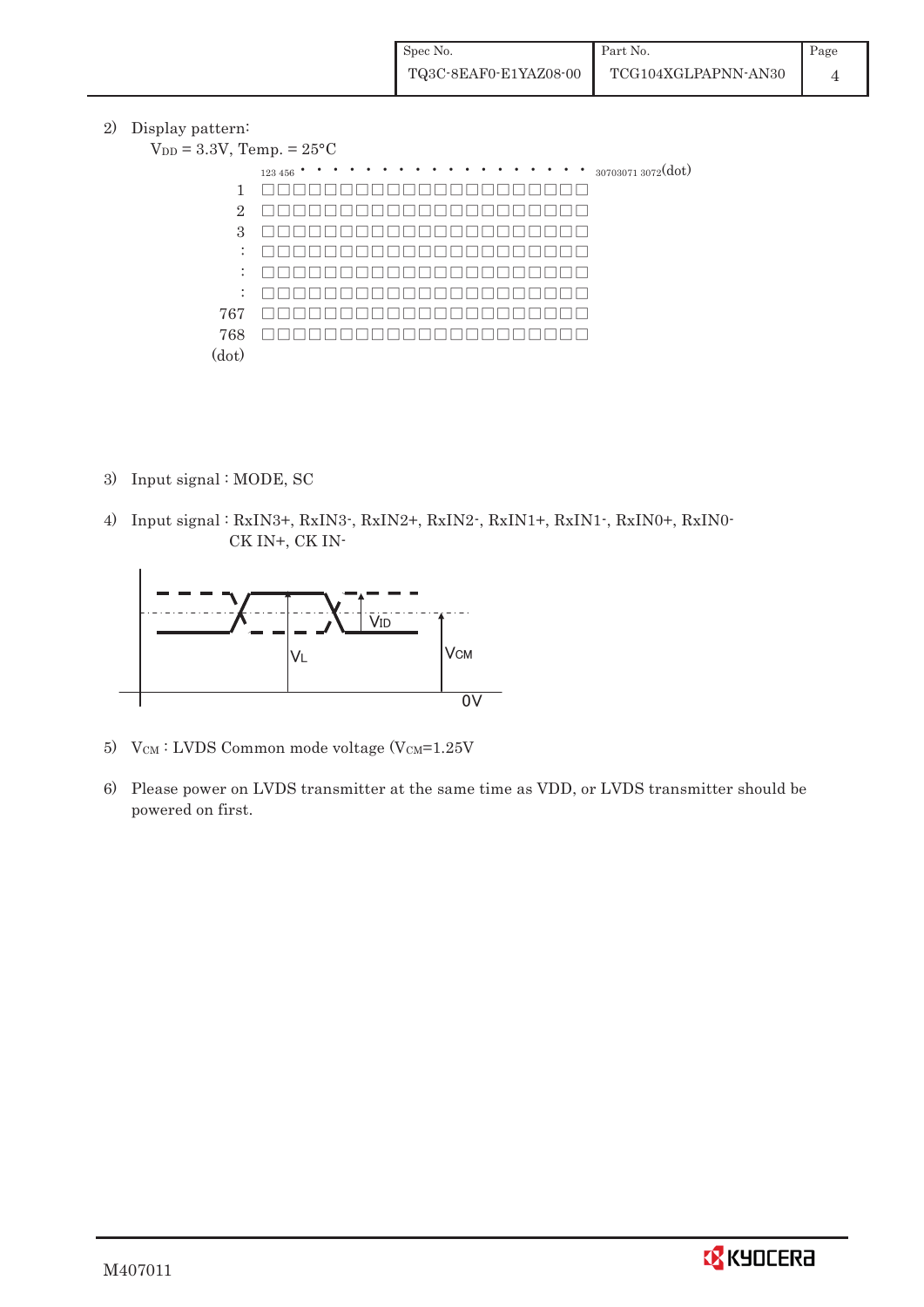| Spec No.              | Part No.            | Page |
|-----------------------|---------------------|------|
| TQ3C-8EAF0-E1YAZ08-00 | TCG104XGLPAPNN-AN30 |      |

#### 5-2. Constant current circuit for LED Backlight

|                                   |                  |                               |                          |                          | Temp. = $-30 \sim 80$ °C |                           |
|-----------------------------------|------------------|-------------------------------|--------------------------|--------------------------|--------------------------|---------------------------|
| Item                              | Symbol           | Condition                     | Min.                     | Typ.                     | Max.                     | Unit                      |
| 1)<br>Supply voltage              | $V_{IN}$         |                               | 10.8                     | 12.0                     | 13.2                     | V                         |
| Current consumption               | $I_{IN}$         | 2)                            |                          | 440                      | 560                      | mA                        |
| Permissive input ripple voltage   | $V_{RP\_BL}$     | $V_{IN} = 12.0V$              | $\sim$                   | $\overline{\phantom{a}}$ | 100                      | $mVp-p$                   |
|                                   | VIL_BLBRT        | "Low" level                   | $\Omega$                 |                          | 0.8                      | V                         |
| <b>BLBRT</b> Input signal voltage | VIH_BLBRT        | "High" level                  | 2.3                      |                          | $V_{IN}$                 | $\overline{V}$            |
| BLBRT Input pull-down resistance  | $R_{IN_BLEBRT}$  |                               | 100                      | 300                      | 500                      | $k\Omega$                 |
|                                   | VIL_BLEN         | "Low" level"                  | $\Omega$                 |                          | 0.8                      | V                         |
| <b>BLEN</b> Input signal voltage  | VIH_BLEN         | "High" level                  | 2.3                      |                          | $V_{\rm IN}$             | $\rm V$                   |
| BLEN Input pull-down resistance   | $R_{IN\_BLEN}$   |                               | 100                      | 300                      | 500                      | $k\Omega$                 |
| 3)<br>PWM Frequency               | f <sub>PWM</sub> |                               | 200                      |                          | 10k                      | Hz                        |
|                                   |                  | $f_{\text{PWM}}=200\text{Hz}$ | 1                        |                          | 100                      | $\%$                      |
| 3)<br>P WM Duty ratio             | DPWM             | $f_{\text{PWM}}=2kHz$         | 10                       |                          | 100                      | $\%$                      |
|                                   |                  | $f_{\text{PWM}} = 10kHz$      | 50                       | $\overline{\phantom{0}}$ | 100                      | $\%$                      |
| (4), 5)<br>Operating life time    | T                | Temp.= $25^{\circ}$ C         | $\overline{\phantom{a}}$ | 70,000                   |                          | $\boldsymbol{\mathrm{h}}$ |

1) VIN-turn-on conditions



2)  $V_{IN} = 12V$ , Temp. =  $25^{\circ}C$ , D<sub>PWM</sub> =  $100\%$ 

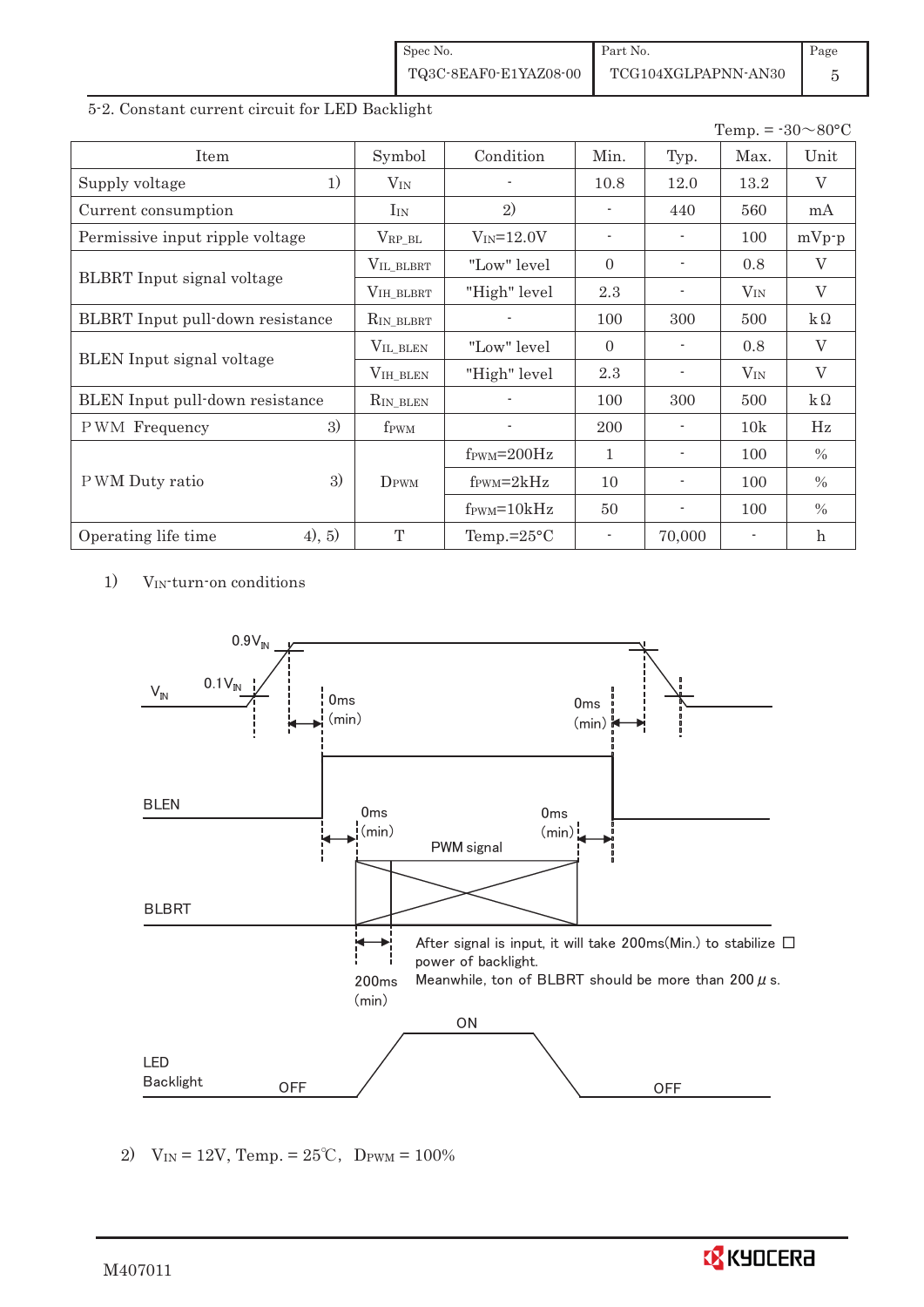| Spec No.              | Part No.            | Page |
|-----------------------|---------------------|------|
| TQ3C-8EAF0-E1YAZ08-00 | TCG104XGLPAPNN-AN30 |      |

## 3) PWM Timing Diagram



ton, torr  $\geq 50 \,\mu$  s. In case of lower frequency, the deterioration of the display quality, flicker etc., may occur.

- 4) When brightness decrease 50% of minimum brightness. The average life of a LED will decrease when the LCD is operating at higher temperatures.
- 5) Life time is estimated data.(Condition : IF= $(80)$ mA, Ta=25°C in chamber).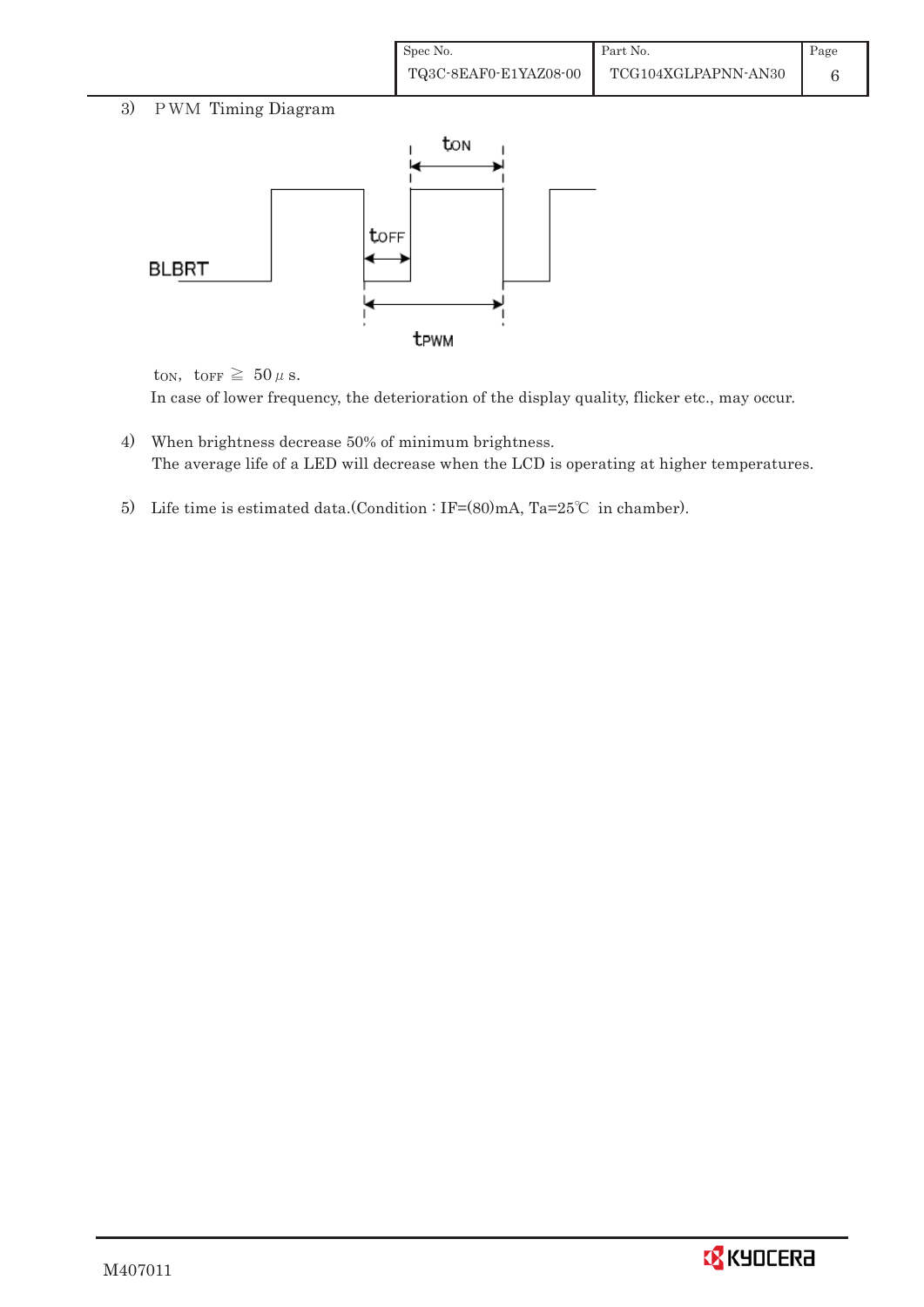| Spec No.              | Part No.            | Page |
|-----------------------|---------------------|------|
| TQ3C-8EAF0-E1YAZ08-00 | TCG104XGLPAPNN-AN30 |      |

## 6. Optical characteristics

Measuring  $spot = \phi 6.0$ mm, Temp. = 25°C

| Item                |       | Symbol         | Condition                   | Min.                     | Typ.  | Max.                     | Unit                     |
|---------------------|-------|----------------|-----------------------------|--------------------------|-------|--------------------------|--------------------------|
| Rise                |       | $\tau_r$       | $\theta = \phi = 0^{\circ}$ | ٠                        | 18    |                          | ms                       |
| Response time       | Down  | L <sub>d</sub> | $\theta = \phi = 0^{\circ}$ | $\overline{\phantom{a}}$ | 12    | $\overline{\phantom{a}}$ | ms                       |
|                     |       | $\theta$ upper |                             | $\overline{\phantom{0}}$ | 85    | $\overline{\phantom{0}}$ |                          |
| Viewing angle range |       | $\theta$ LOWER | $CR \ge 10$                 | $\overline{\phantom{0}}$ | 85    | $\overline{\phantom{0}}$ | deg.                     |
| View direction      |       | $\phi$ LEFT    |                             | $\overline{\phantom{a}}$ | 85    | $\overline{\phantom{a}}$ |                          |
|                     |       | $\phi$ RIGHT   |                             | $\blacksquare$           | 85    | $\overline{\phantom{0}}$ | deg.                     |
| Contrast ratio      |       | CR             | $\theta = \phi = 0^{\circ}$ | 490                      | 700   |                          | $\overline{\phantom{a}}$ |
| <b>Brightness</b>   |       |                | $IF=(80)mA/Line$            | 420                      | 600   | ۰                        | cd/m <sup>2</sup>        |
|                     | Red   | X              | $\theta = \phi = 0^{\circ}$ | 0.550                    | 0.600 | 0.650                    |                          |
|                     |       | У              |                             | 0.300                    | 0.350 | 0.400                    |                          |
|                     | Green | $\mathbf X$    |                             | 0.285                    | 0.335 | 0.385                    |                          |
| Chromaticity        |       | У              | $\theta = \phi = 0^{\circ}$ | 0.520                    | 0.570 | 0.620                    | $\overline{\phantom{a}}$ |
| coordinates         |       | $\mathbf X$    |                             | 0.100                    | 0.150 | 0.200                    |                          |
|                     | Blue  | y              | $\theta = \phi = 0^{\circ}$ | 0.070                    | 0.120 | 0.170                    |                          |
|                     |       | X              |                             | 0.265                    | 0.315 | 0.365                    |                          |
|                     | White | y              | $\theta = \phi = 0^{\circ}$ | 0.290                    | 0.340 | 0.390                    |                          |

6-1. Definition of contrast ratio

 $CR(Contrast ratio) =$  Brightness with all pixels "White" Brightness with all pixels "Black"

#### 6-2. Definition of response time



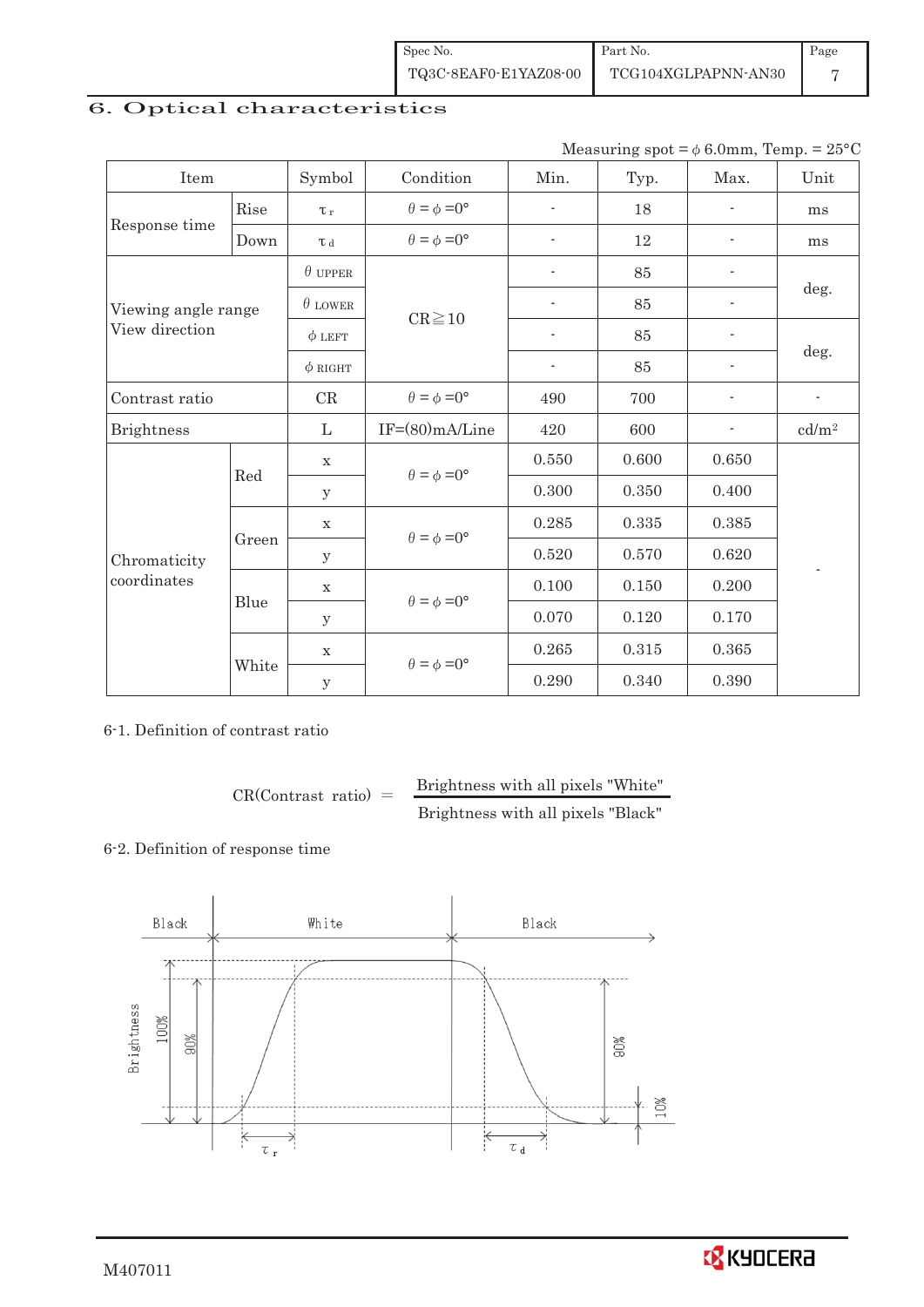| Spec No.              | Part No.            | Page |
|-----------------------|---------------------|------|
| TQ3C-8EAF0-E1YAZ08-00 | TCG104XGLPAPNN-AN30 |      |

6-3. Definition of viewing angle



#### 6-4. Brightness measuring points



- 1) Rating is defined as the white brightness at center of display screen(3).
- 2) 5 minutes after LED is turned on. (Ambient Temp.= $25^{\circ}$ C)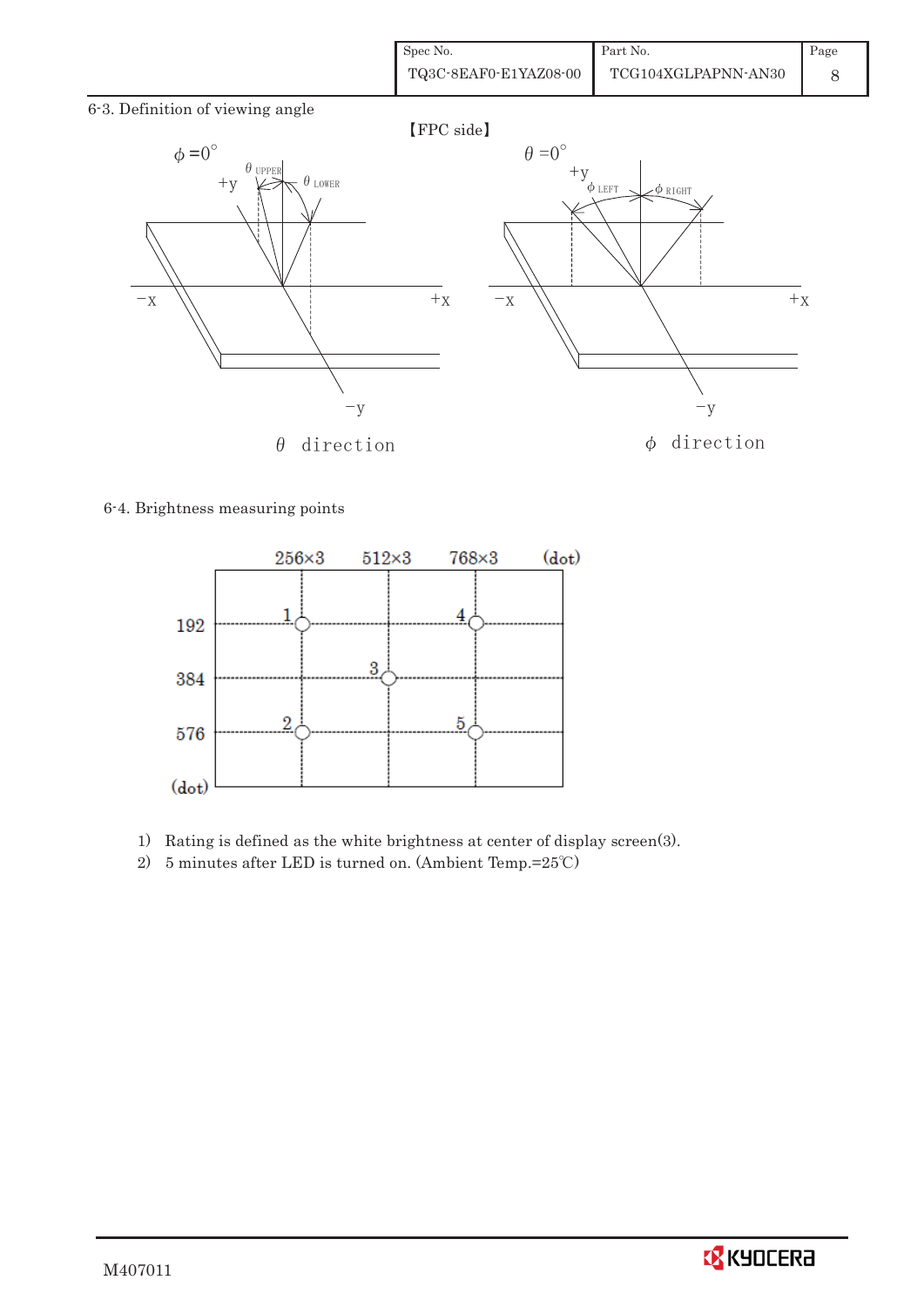## 7. Interface signals

#### 7-1. Interface signals

| No.            | Symbol       | Description                                             | <b>Note</b> |
|----------------|--------------|---------------------------------------------------------|-------------|
|                | $\rm V_{DD}$ | +3.3V power supply                                      |             |
| $\overline{2}$ | $V_{DD}$     | +3.3V power supply                                      |             |
| 3              | <b>GND</b>   | <b>GND</b>                                              |             |
| 4              | <b>GND</b>   | <b>GND</b>                                              |             |
| 5              | RxIN0-       | LVDS receiver signal $CHO(·)$                           | <b>LVDS</b> |
| 6              | $RxIN0+$     | LVDS receiver signal $CHO(+)$                           | <b>LVDS</b> |
| 7              | <b>GND</b>   | <b>GND</b>                                              |             |
| 8              | $RxIN1$ -    | LVDS receiver signal $CH1(\cdot)$                       | <b>LVDS</b> |
| 9              | $RxIN1+$     | LVDS receiver signal $CH1(+)$                           | <b>LVDS</b> |
| 10             | <b>GND</b>   | <b>GND</b>                                              |             |
| 11             | RxIN2-       | LVDS receiver signal $CH2(\cdot)$                       | <b>LVDS</b> |
| 12             | $RxIN2+$     | LVDS receiver signal $CH2(+)$                           | <b>LVDS</b> |
| 13             | <b>GND</b>   | <b>GND</b>                                              |             |
| 14             | CK IN1-      | LVDS receiver signal $CK(\cdot)$                        | <b>LVDS</b> |
| 15             | CK IN1+      | LVDS receiver signal $CK(+)$                            | <b>LVDS</b> |
| 16             | <b>GND</b>   | <b>GND</b>                                              |             |
| 17             | RxIN3-       | LVDS receiver signal $CH3()$                            | <b>LVDS</b> |
| 18             | RxIN3+       | LVDS receiver signal $CH3(+)$                           | <b>LVDS</b> |
| 19             | <b>MODE</b>  | Bit data select signal(GND: 6bit mode, High: 8bit mode) |             |
| 20             | <b>SC</b>    | Scan direction control(GND: Normal, High: Reverse)      | 1)          |

| LCD connector      | 20186-020E-11F | $(I-PEX)$ |
|--------------------|----------------|-----------|
| Matching connector | - 20197-020U-F | $(I-PEX)$ |
|                    | 20197-T20U-F   | $(I-PEX)$ |

LVDS receiver : Embedded in ASIC

Matching LVDS transmitter  $\hbox{ : }\quad$  THC63LVDM83R(THine Electronics) or compatible

1) Scanning

 $\mathrm{SC}:\mathrm{GND}\qquad \qquad \mathrm{SC}:\mathrm{High}$ 



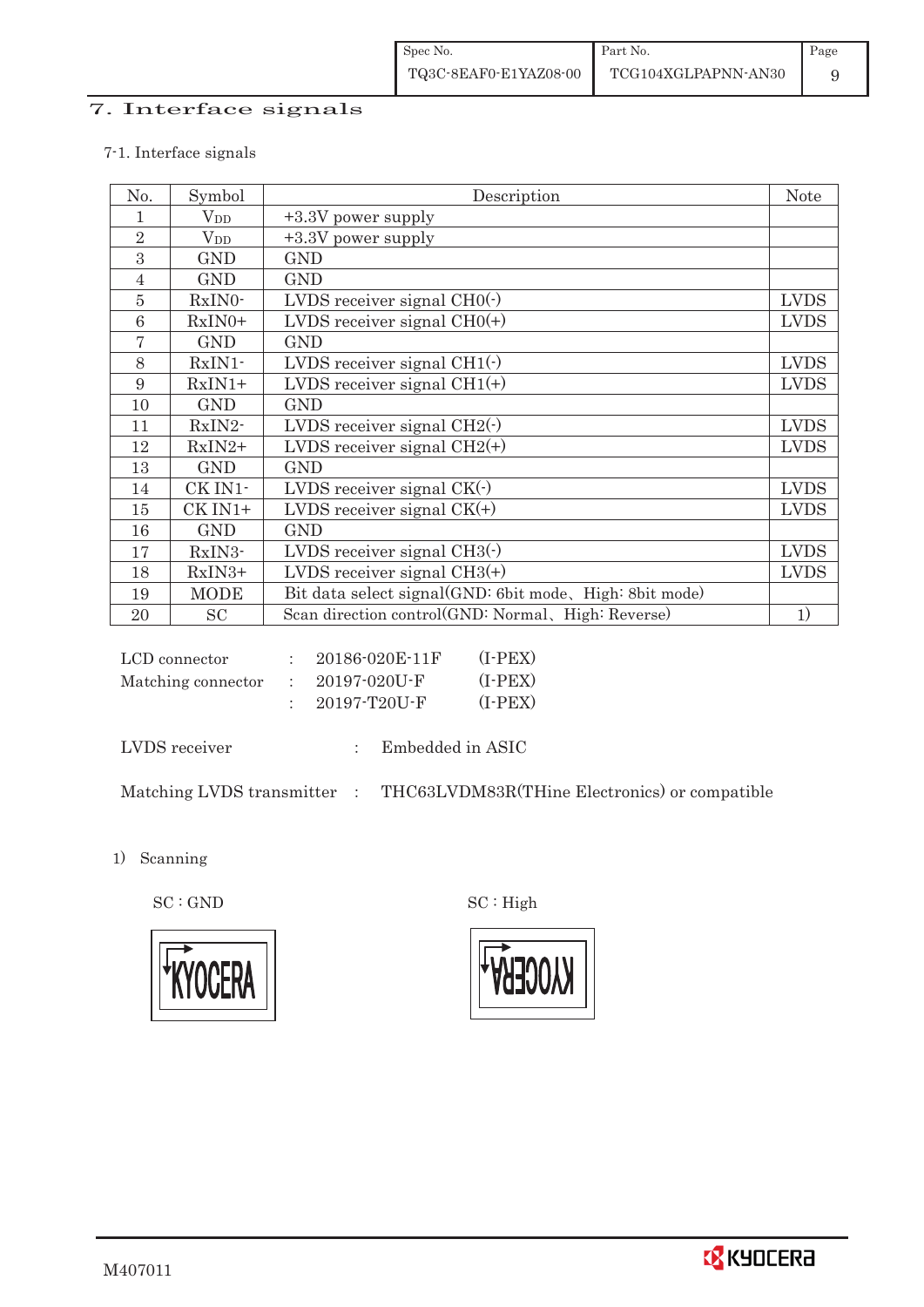| Spec No.              | Part No.            | Page |
|-----------------------|---------------------|------|
| TQ3C-8EAF0-E1YAZ08-00 | TCG104XGLPAPNN-AN30 |      |

7-2. LED

| No. | Symbol       | Description                       | Note |
|-----|--------------|-----------------------------------|------|
|     | $\rm V_{IN}$ | $+12V$ power supply               |      |
|     | $V_{\rm IN}$ | $+12V$ power supply               |      |
|     | <b>BLBRT</b> | PWM signal(Brightness adjustment) |      |
|     | <b>BLEN</b>  | ON/OFF terminal voltage           |      |
|     | GND          | GND                               |      |
|     | GND          | GND                               |      |

| LCD connector      | SM06B-SHLS-G-TF(LF)(SN) | (JST) |
|--------------------|-------------------------|-------|
| Matching connector | SHLP-6V-S-B             | (JST) |

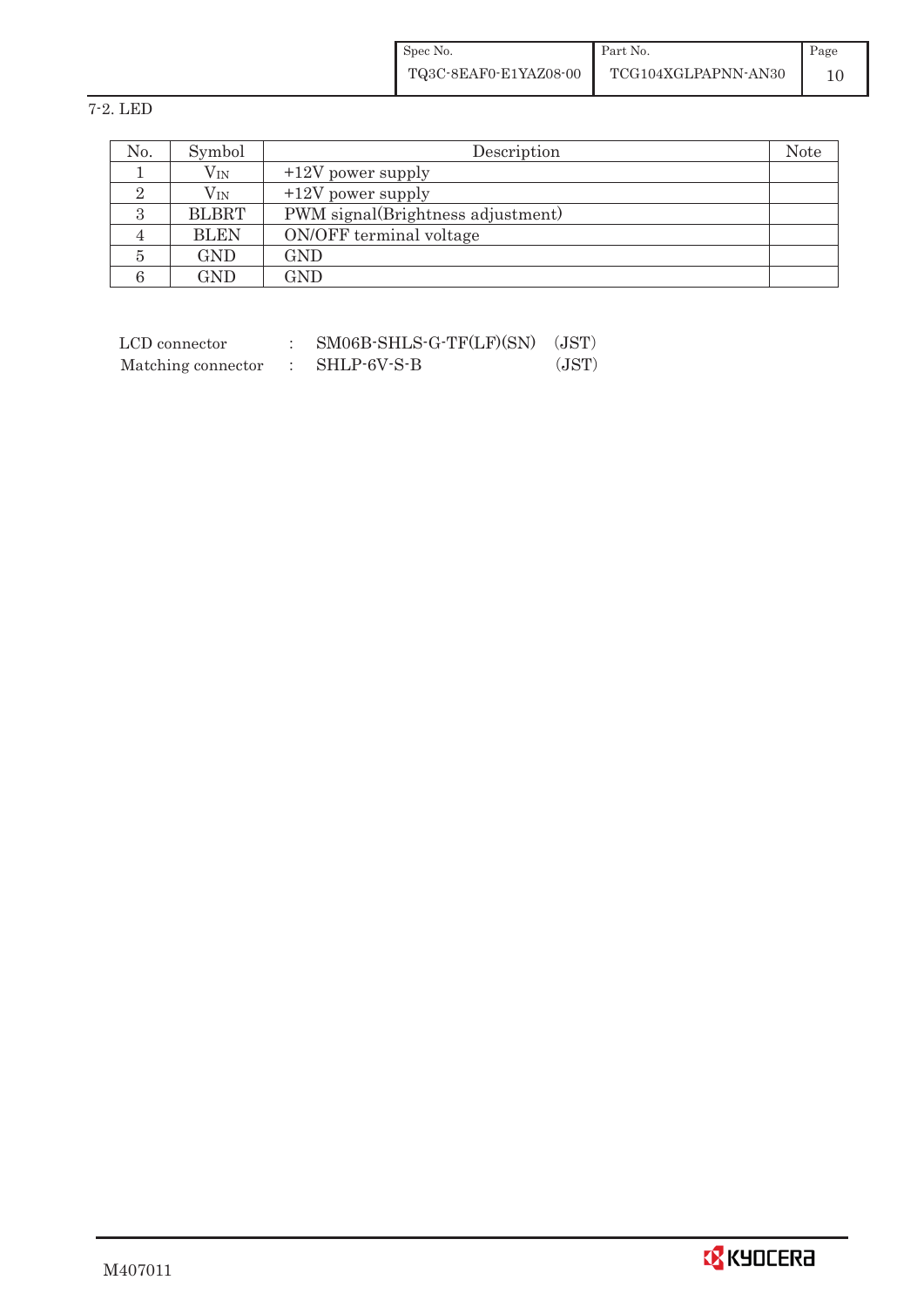| Spec No.              | Part No.            | Page |
|-----------------------|---------------------|------|
| TQ3C-8EAF0-E1YAZ08-00 | TCG104XGLPAPNN-AN30 |      |

## 7-3. Data mapping(6bit input)

| 1) Location of MODE (THC63LVDM83R(THine Electronics) or compatible) |  |
|---------------------------------------------------------------------|--|
|---------------------------------------------------------------------|--|

|                | Transmitter          | <b>MODE</b>    |
|----------------|----------------------|----------------|
| Pin No.        | Data                 | $=L(GND)$      |
| 51             | $\operatorname{TAO}$ | RO(LSB)        |
| 52             | TA1                  | R1             |
| 54             | TA <sub>2</sub>      | $\mathbf{R}2$  |
| 55             | TA <sub>3</sub>      | R3             |
| 56             | TA4                  | R4             |
| $\mathbf{3}$   | TA5                  | R5(MSB)        |
| $\overline{4}$ | TA6                  | GO(LSB)        |
| 6              | TB <sub>0</sub>      | G1             |
| $\overline{7}$ | TB1                  | G <sub>2</sub> |
| 11             | TB <sub>2</sub>      | G <sub>3</sub> |
| 12             | TB <sub>3</sub>      | G <sub>4</sub> |
| 14             | TB4                  | G5(MSB)        |
| 15             | TB5                  | B0(LSB)        |
| 19             | TB6                  | B1             |
| 20             | TC0                  | B <sub>2</sub> |
| 22             | TC1                  | B <sub>3</sub> |
| 23             | TC <sub>2</sub>      | B4             |
| 24             | TC <sub>3</sub>      | B5(MSB)        |
| 27             | TC4                  | (HS)           |
| 28             | $\rm TC5$            | (VS)           |
| 30             | TC <sub>6</sub>      | DE             |
| 50             | TD <sub>0</sub>      | <b>GND</b>     |
| $\overline{2}$ | TD1                  | <b>GND</b>     |
| 8              | TD <sub>2</sub>      | <b>GND</b>     |
| 10             | TD <sub>3</sub>      | <b>GND</b>     |
| 16             | TD4                  | <b>GND</b>     |
| 18             | TD5                  | <b>GND</b>     |
| 25             | TD <sub>6</sub>      | (NA)           |

MODE=L(GND)



DE : DATA ENABLE HS : H<sub>SYNC</sub> VS: VSYNC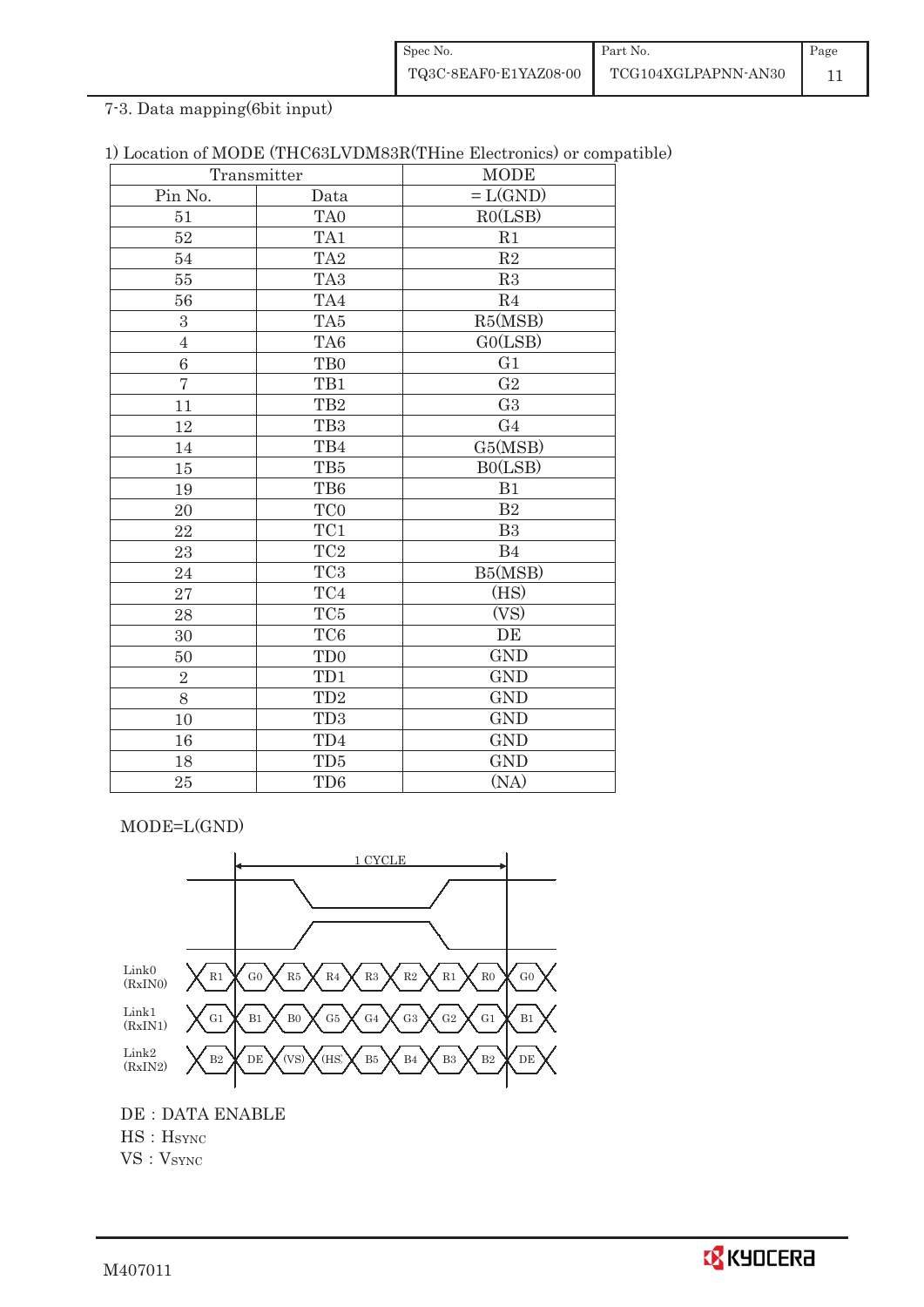## 2) Block Diagram





When using "6-bit Transmitter", please connect the unused channel of the control IC receiver as described in the diagram below.



Please connect RxIn3+/RxIn3- to GND.

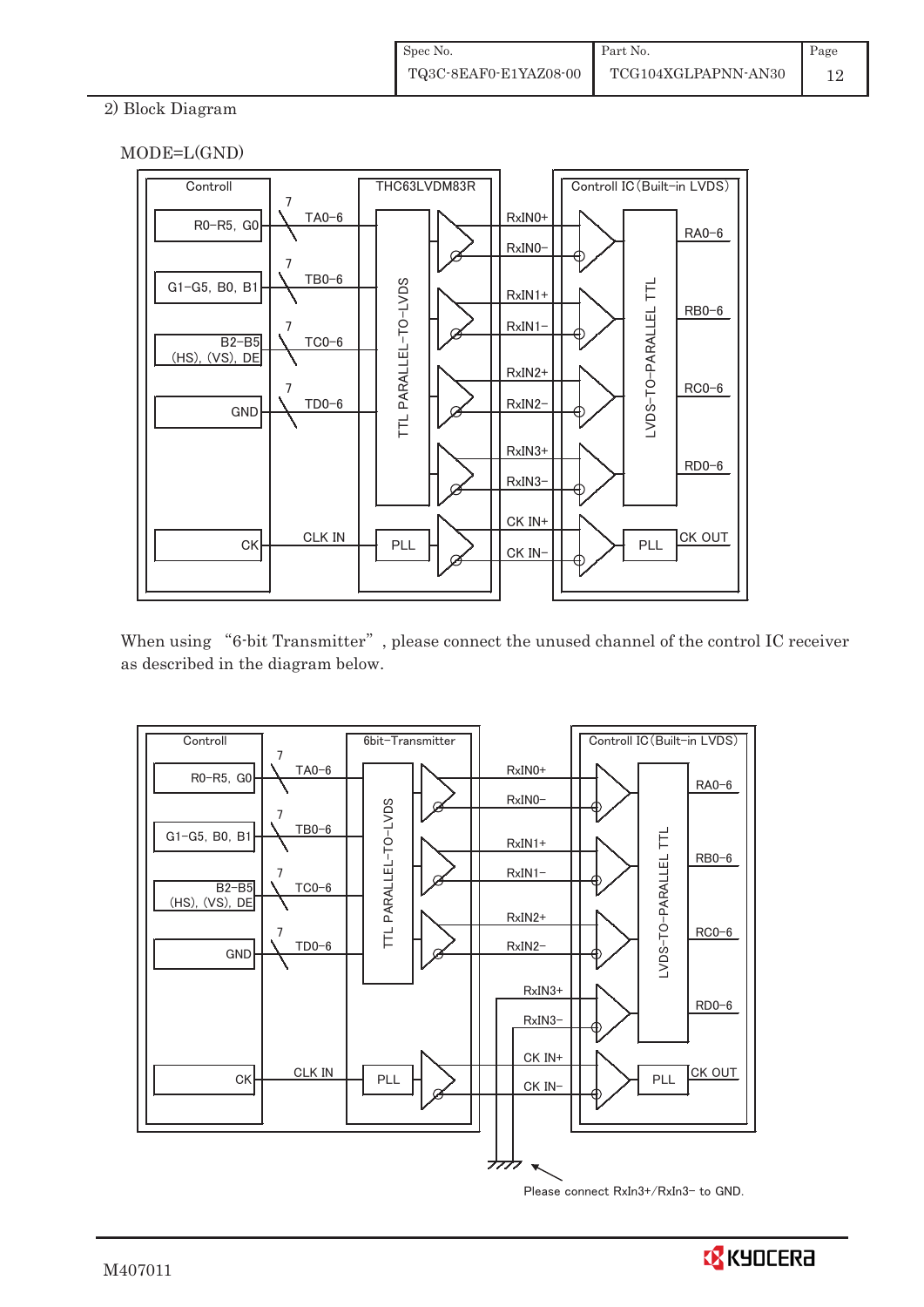| Spec No.              | Part No.            | Page |
|-----------------------|---------------------|------|
| TQ3C-8EAF0-E1YAZ08-00 | TCG104XGLPAPNN-AN30 |      |

## 7-4. Data mapping(8bit input)

|                | Transmitter     | <b>MODE</b>    |
|----------------|-----------------|----------------|
| Pin No.        | Data            | $= H(3.3V)$    |
| 51             | TA <sub>0</sub> | RO(LSB)        |
| $52\,$         | TA1             | R1             |
| 54             | TA <sub>2</sub> | $\mathbf{R}2$  |
| 55             | TA <sub>3</sub> | R3             |
| 56             | TA4             | R <sub>4</sub> |
| 3              | TA5             | R5             |
| $\overline{4}$ | TA6             | GO(LSB)        |
| 6              | TB <sub>0</sub> | G1             |
| $\overline{7}$ | TB1             | $\sqrt{G2}$    |
| 11             | TB <sub>2</sub> | G <sub>3</sub> |
| 12             | TB <sub>3</sub> | G <sub>4</sub> |
| 14             | TB4             | G5             |
| 15             | TB5             | B0(LSB)        |
| 19             | TB6             | B1             |
| 20             | TC0             | B <sub>2</sub> |
| 22             | $\rm TC1$       | B3             |
| 23             | TC <sub>2</sub> | B4             |
| 24             | TC <sub>3</sub> | B5             |
| 27             | TC4             | (HS)           |
| 28             | $\rm TC5$       | (VS)           |
| 30             | TC <sub>6</sub> | DE             |
| 50             | TD <sub>0</sub> | R6             |
| $\overline{2}$ | TD1             | R7(MSB)        |
| 8              | TD <sub>2</sub> | G6             |
| 10             | TD <sub>3</sub> | G7(MSB)        |
| 16             | TD4             | B6             |
| 18             | TD5             | B7(MSB)        |
| 25             | TD <sub>6</sub> | (NA)           |

 $MODE= H(3.3V)$ 



DE : DATA ENABLE

HS: H<sub>SYNC</sub>

VS: VSYNC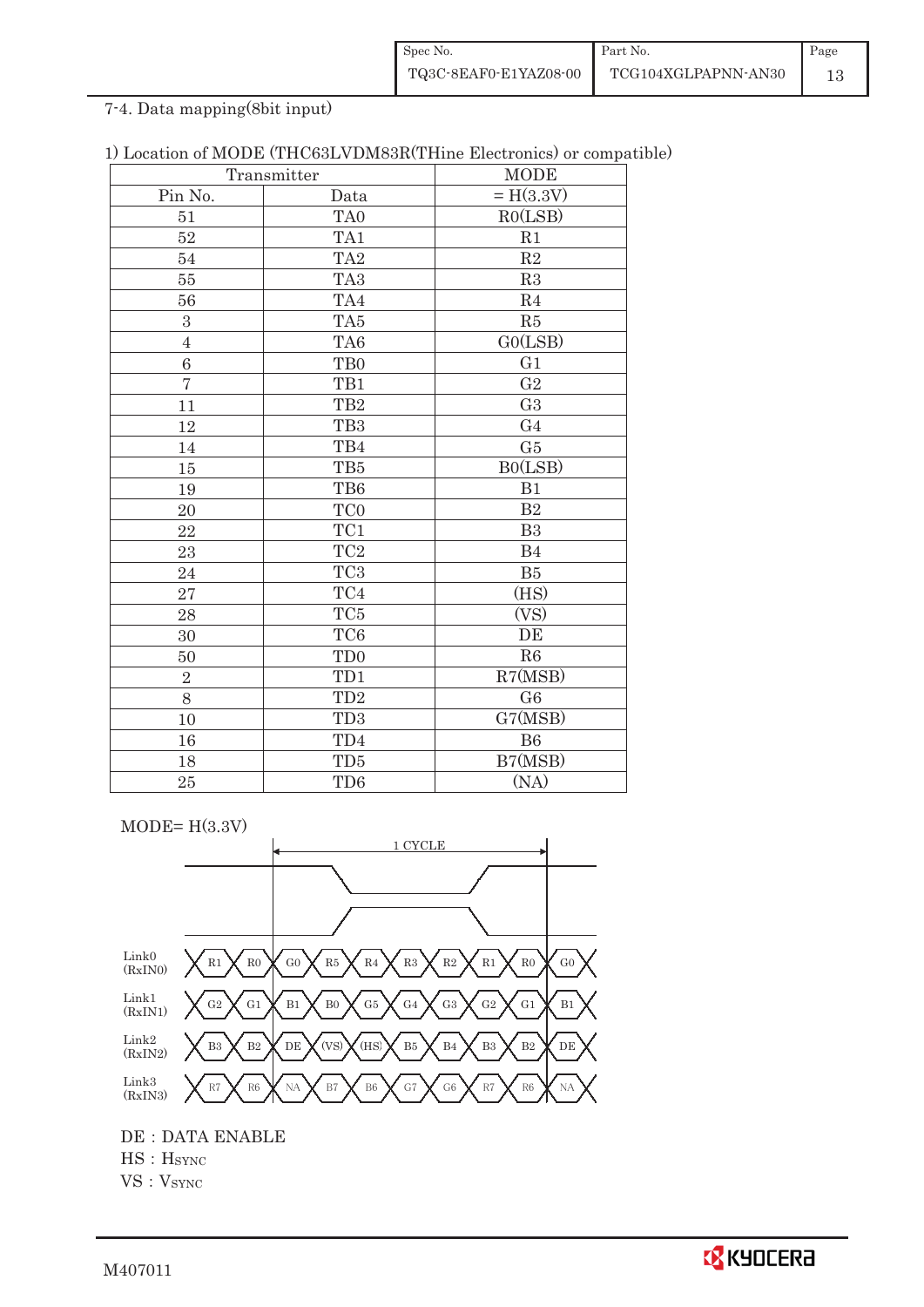## 2) Block Diagram

 $MODE= H(3.3V)$ 



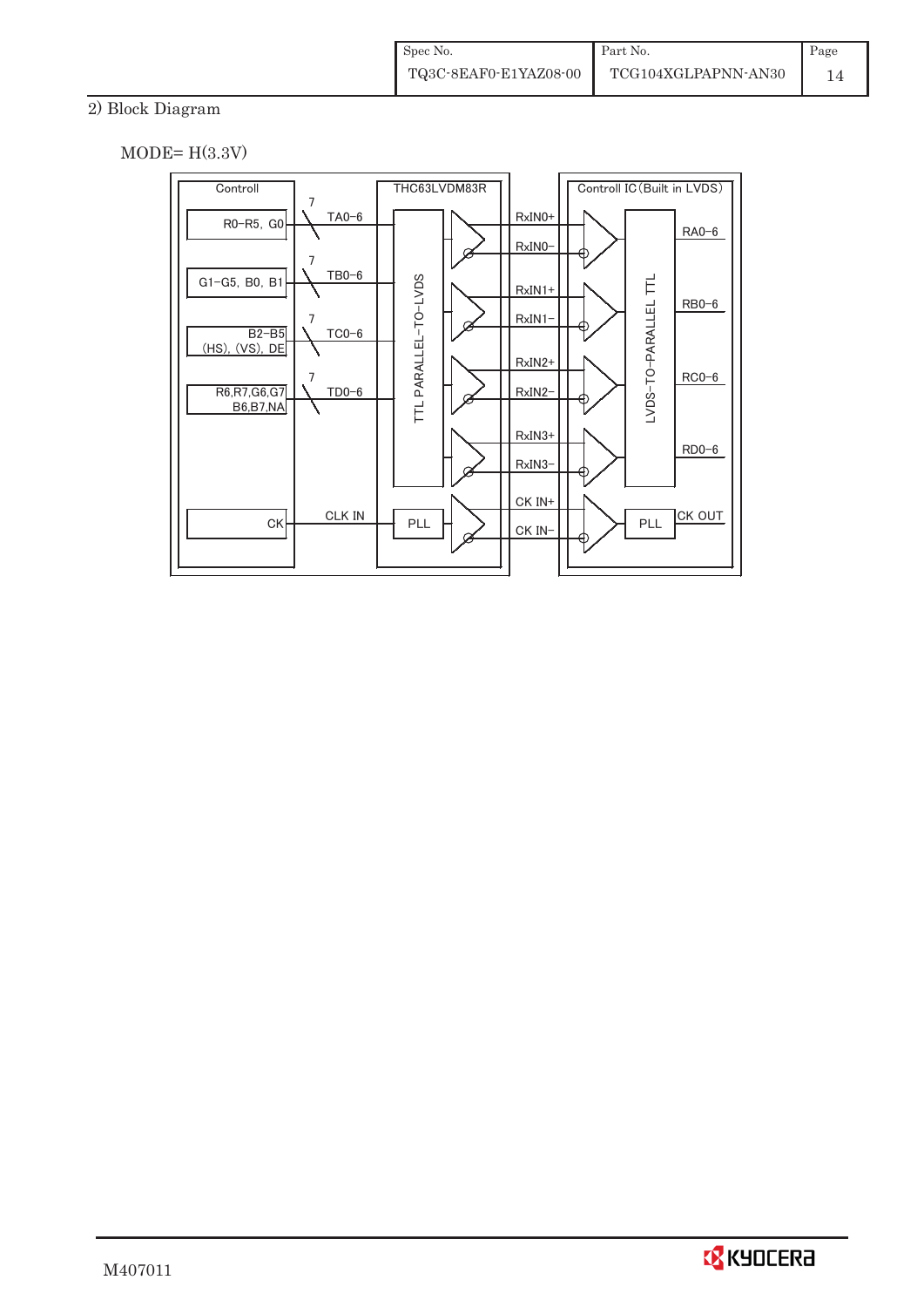# 8. Input timing characteristics  $\overline{\phantom{a}}$

8-1. Timing characteristics

|                       | Item                      | Symbol          | Min.  | Typ.  | Max.  | Unit    | <b>Note</b>  |
|-----------------------|---------------------------|-----------------|-------|-------|-------|---------|--------------|
| Clock (CK)            | Frequency                 | $1/\mathrm{Tc}$ | 52    | 65    | 71    | MHz     |              |
|                       | Horizontal Period         | Th              | 1,114 | 1,344 | 1,400 | Dot     |              |
| Enable signal<br>(DE) |                           |                 | 15.7  | 20.7  | 23.7  | $\mu$ s |              |
|                       | Horizontal display period | Thd             |       | 1,024 |       | Tc      |              |
|                       | Vertical Period           | Tv              | 778   | 806   | 845   | Line    |              |
|                       | Vertical display period   | Tvd             | 768   |       |       | Th      |              |
| Refresh rate          |                           | fy              | 50    | 60    | 70    | Hz      | $\mathbf{2}$ |

1) Please set a clock frequency, a vertical dormant period, and the horizontal dormant period so that the Horizontal Period should not reach less than Min. value.

2) If the refresh rate reach less than Min. value, the deterioration of the display quality, flicker etc., may occur.(fv=1/Tv)



**Vertical Timing Diagram** 

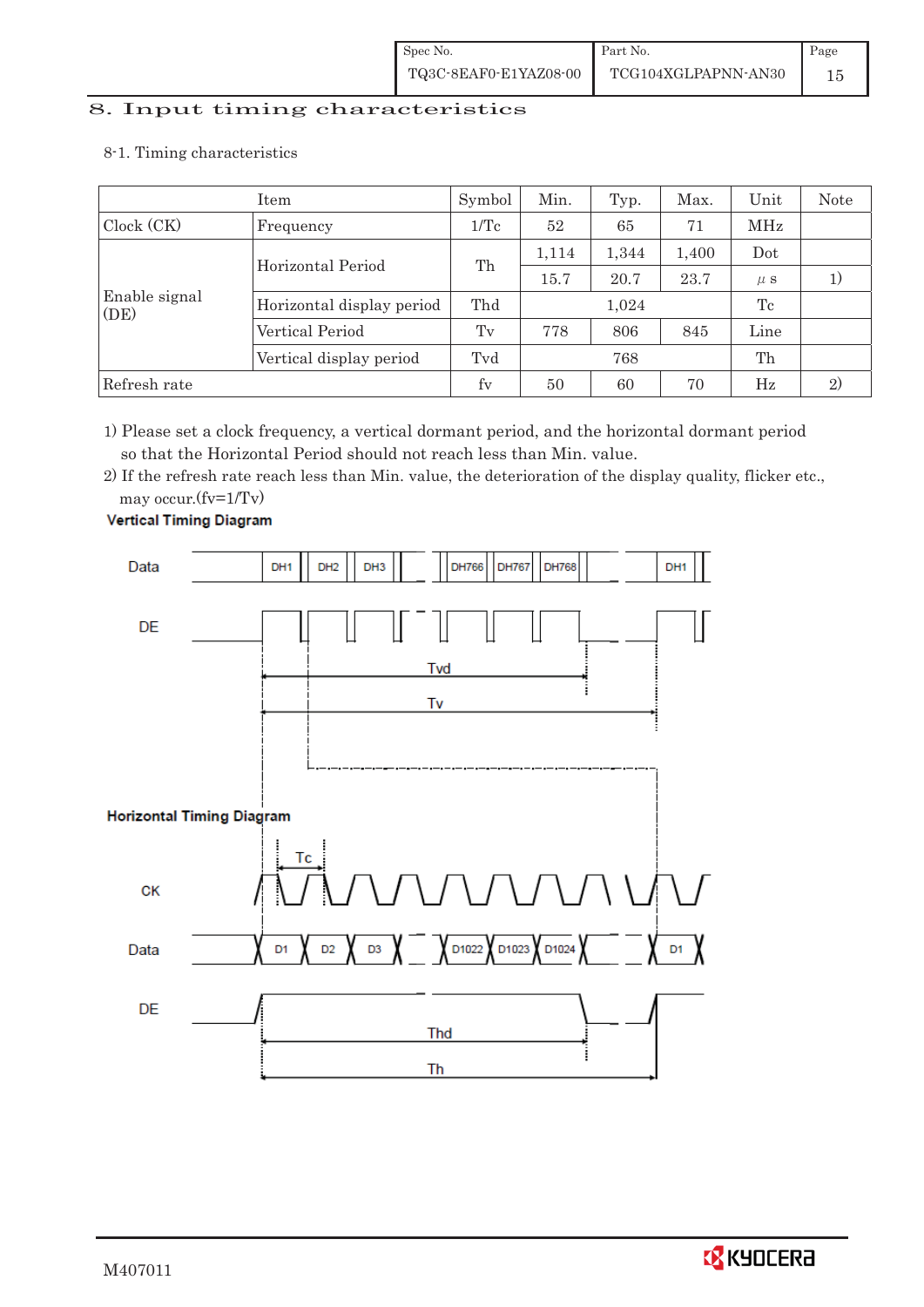8-2. Input Data Signals and Display position on the screen



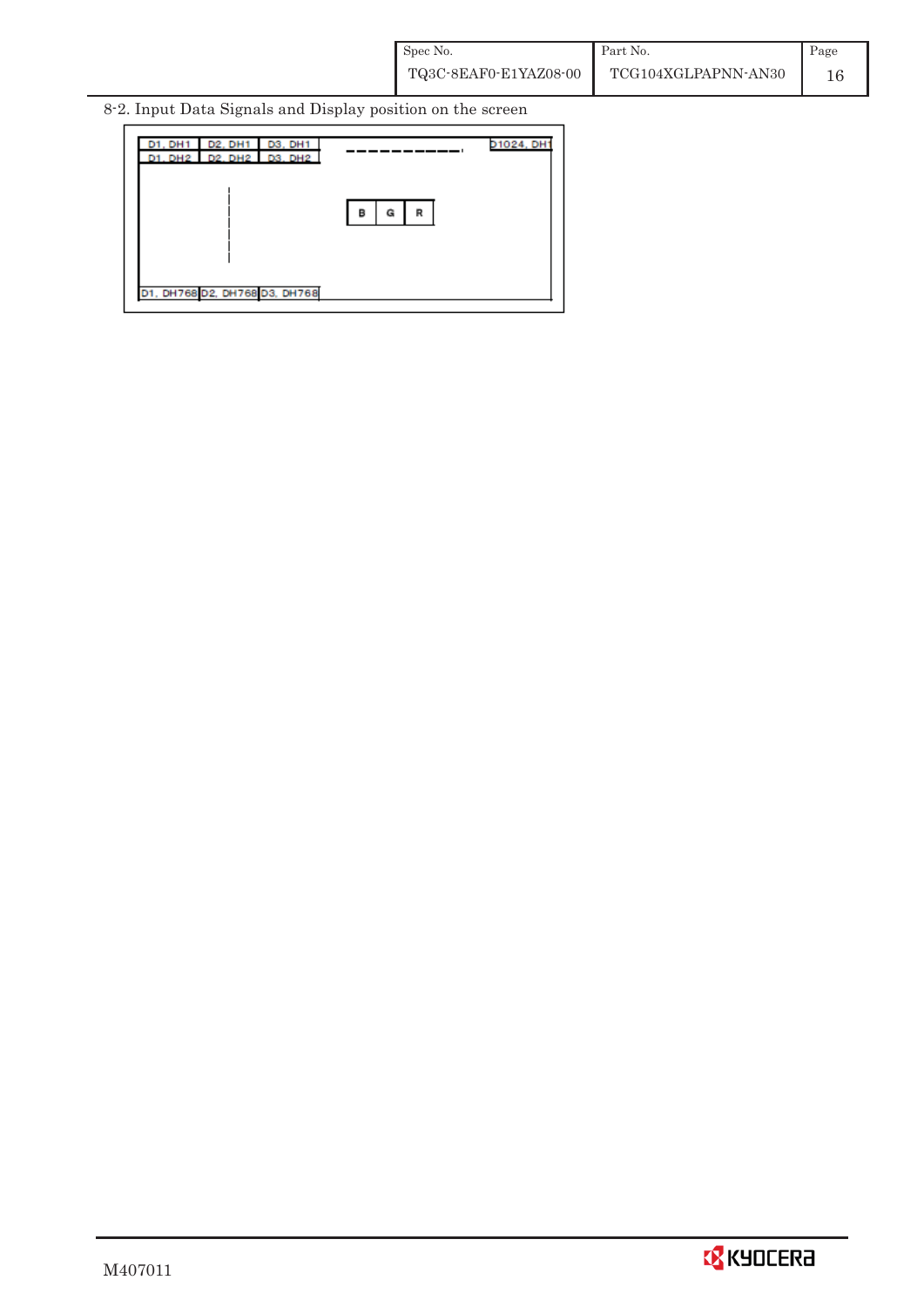## 9. Lot number identification

The lot number shall be indicated on the back of the backlight case of each LCD.

 $TCG104XGLPAPNN-AN30 - \Box\Box - \Box\Box$  MADE IN  $\Box$  $\Box$  $\Box$  $\downarrow \downarrow \quad \downarrow \quad \downarrow \qquad \qquad \downarrow$  $1 2 3 4 5$ 

- No1. No5. above indicate
	- 1. Year code
		- 2. Month code
		- 3. Date
		- 4. Version Number
		- 5. Country of origin (Japan or China)

| Year | 2015 | 2016 | 2017 | 2018 | 2019 | 2020 |
|------|------|------|------|------|------|------|
| Code |      |      |      |      |      |      |

| Month | Jan. | Feb. | Mar. | Apr. | May | Jun. |
|-------|------|------|------|------|-----|------|
| Code  |      |      |      |      |     |      |

| Month | Jul. | Aug. | Sep. | Oct. | Nov. | Dec. |
|-------|------|------|------|------|------|------|
| Code  |      |      |      | ∡⊾   |      |      |

#### 10. Warranty

#### 10-1. Incoming inspection

Please inspect the LCD within one month after your receipt.

#### 10-2. Production warranty

 Kyocera warrants its LCD's for a period of 12 months from the ship date. Kyocera shall, by mutual agreement, replace or re-work defective LCD's that are shown to be Kyocera's responsibility.

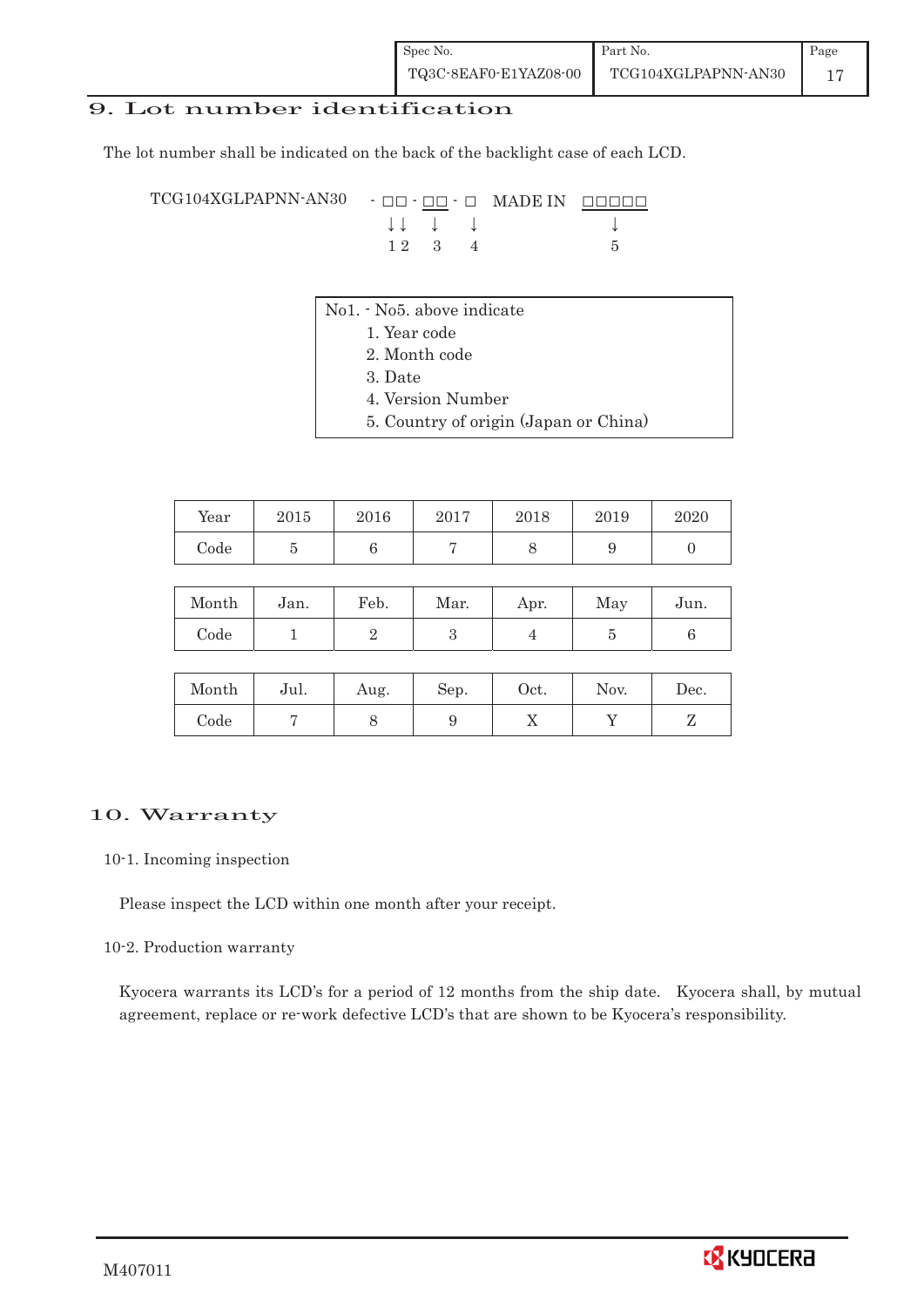### 11. Precautions for use

- 11-1. Installation of the LCD
- 1) A transparent protection plate shall be added to protect the LCD and its polarizer.
- 2) The LCD shall be installed so that there is no pressure on the LSI chips.
- 3) Since this product is wide viewing product, occurrence level of in-plane unevenness by the external stress is different compared to current normal viewing product. So there is a possibility that in-plane unevenness will be occurred by over twist, strain giving by attaching to LCD, and over pressure to touch panel. Please be careful of stress when designing the housing.
- 4) A transparent protection sheet is attached to the polarizer. Please remove the protection film slowly before use, paying attention to static electricity.
- 11-2. Static electricity
- 1) Since CMOS ICs are mounted directly onto the LCD glass, protection from static electricity is required.
- 2) Workers should use body grounding. Operator should wear ground straps.

#### 11-3. LCD operation

- 1) The LCD shall be operated within the limits specified. Operation at values outside of these limits may shorten life, and/or harm display images.
- 2) Please select the best display pattern based on your evaluation because flicker, lines or nonuniformity or unevenness can be visible depending on display patterns.

#### 11-4. Storage

- 1) The LCD shall be stored within the temperature and humidity limits specified. Store in a dark area, and protect the LCD from direct sunlight or fluorescent light.
- 2) Always store the LCD so that it is free from external pressure onto it.

#### 11-5. Usage

- 1) DO NOT store in a high humidity environment for extended periods. Polarizer degradation bubbles, and/or peeling off of the polarizer may result.
- 2) The front polarizer is easily scratched or damaged. Prevent touching it with any hard material, and from being pushed or rubbed.
- 3) The LCD screen may be cleaned by wiping the screen surface with a soft cloth or cotton pad using a little Ethanol.
- 4) Water may cause damage or discoloration of the polarizer. Clean condensation or moisture from any source immediately.
- 5) Always keep the LCD free from condensation during testing. Condensation may permanently spot or stain the polarizer.
- 6) Do not disassemble LCD because it will result in damage.
- 7) This Kyocera LCD has been specifically designed for use in general electronic devices, but not for use in a special environment such as usage in an active gas. Hence, when the LCD is supposed to be used in a special environment, evaluate the LCD thoroughly beforehand and do not expose the LCD to chemicals such as an active gas.
- 8) Please do not use solid-base image pattern for long hours because a temporary afterimage may appear. We recommend using screen saver etc. in cases where a solid-base image pattern must be used.
- 9) Liquid crystal may leak when the LCD is broken. Be careful not to let the fluid go into your eyes and mouth. In the case the fluid touches your body; rinse it off right away with water and soap.

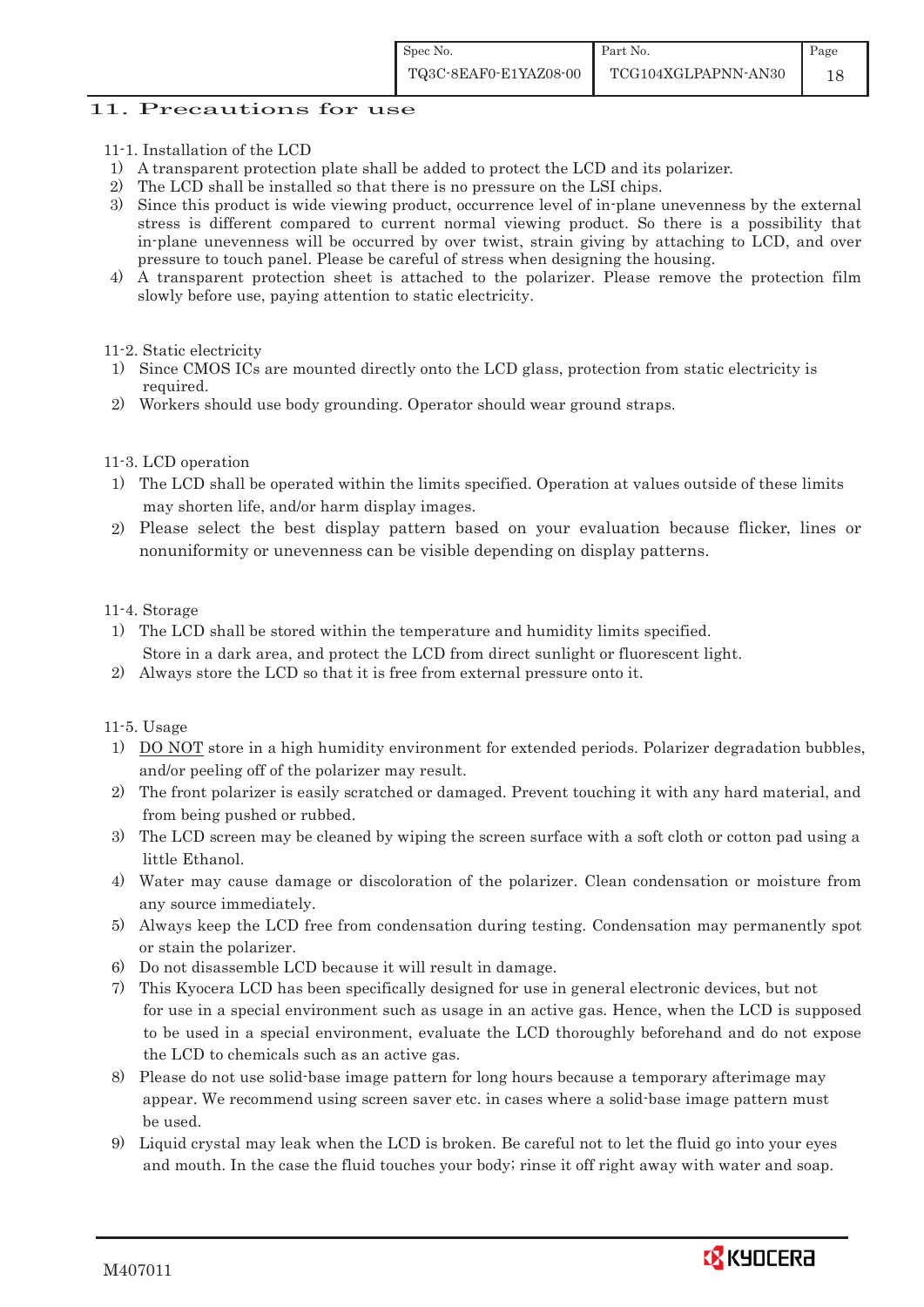| Spec No.              | Part No.            | Page |
|-----------------------|---------------------|------|
| TQ3C-8EAF0-E1YAZ08-00 | TCG104XGLPAPNN-AN30 |      |

#### 12. Reliability test data

| Test item                            | Test condition                                                                                        | Test time |                                                            | Judgement                                       |
|--------------------------------------|-------------------------------------------------------------------------------------------------------|-----------|------------------------------------------------------------|-------------------------------------------------|
| High temp.<br>atmosphere             | $80^{\circ}$ C                                                                                        | 240h      | Display function<br>Display quality<br>Current consumption | $: No$ Defect<br>$: No$ Defect<br>$: No$ Defect |
| Low temp.<br>atmosphere              | $-30^{\circ}$ C                                                                                       | 240h      | Display function<br>Display quality<br>Current consumption | $: No$ Defect<br>$: No$ Defect<br>$: No$ Defect |
| High temp.<br>humidity<br>atmosphere | $40^{\circ}$ C 90% RH                                                                                 | 240h      | Display function<br>Display quality<br>Current consumption | : No Defect<br>$: No$ Defect<br>$: No$ Defect   |
| Temp. cycle                          | $-30^{\circ}$ C<br>0.5 <sub>h</sub><br>0.5 <sub>h</sub><br>R.T.<br>$80^{\circ}$ C<br>0.5 <sub>h</sub> | 10cycles  | Display function<br>Display quality<br>Current consumption | $: No$ Defect<br>$: No$ Defect<br>$: No$ Defect |
| High temp.<br>operation              | $80^{\circ}$ C                                                                                        | 500h      | Display function<br>Display quality<br>Current consumption | $: No$ Defect<br>$: No$ Defect<br>$: No$ Defect |

1) Each test item uses a test LCD only once. The tested LCD is not used in any other tests.

2) The LCD is tested in circumstances in which there is no condensation.

3) The reliability test is not an out-going inspection.

4) The result of the reliability test is for your reference purpose only. The reliability test is conducted only to examine the LCD's capability.

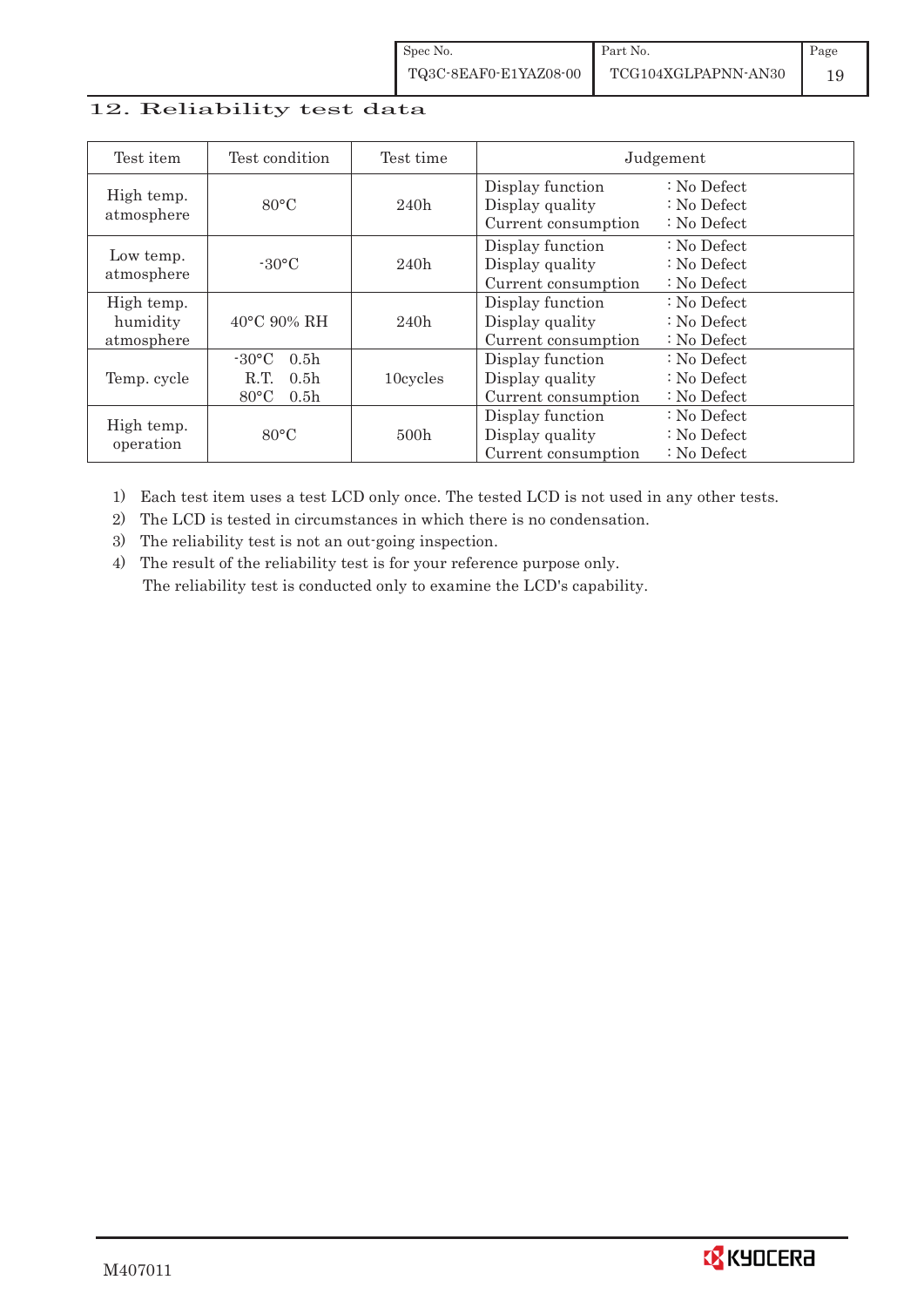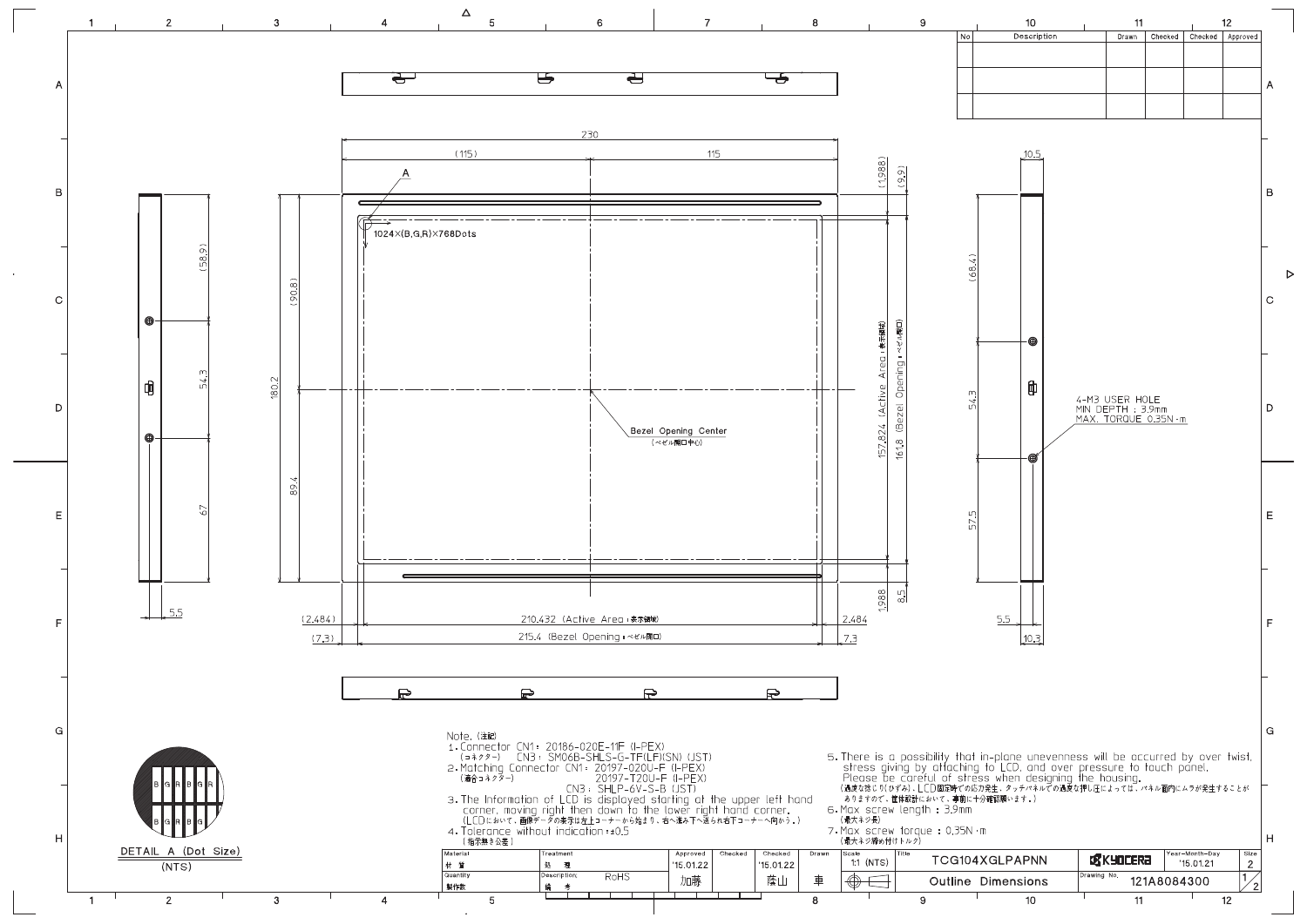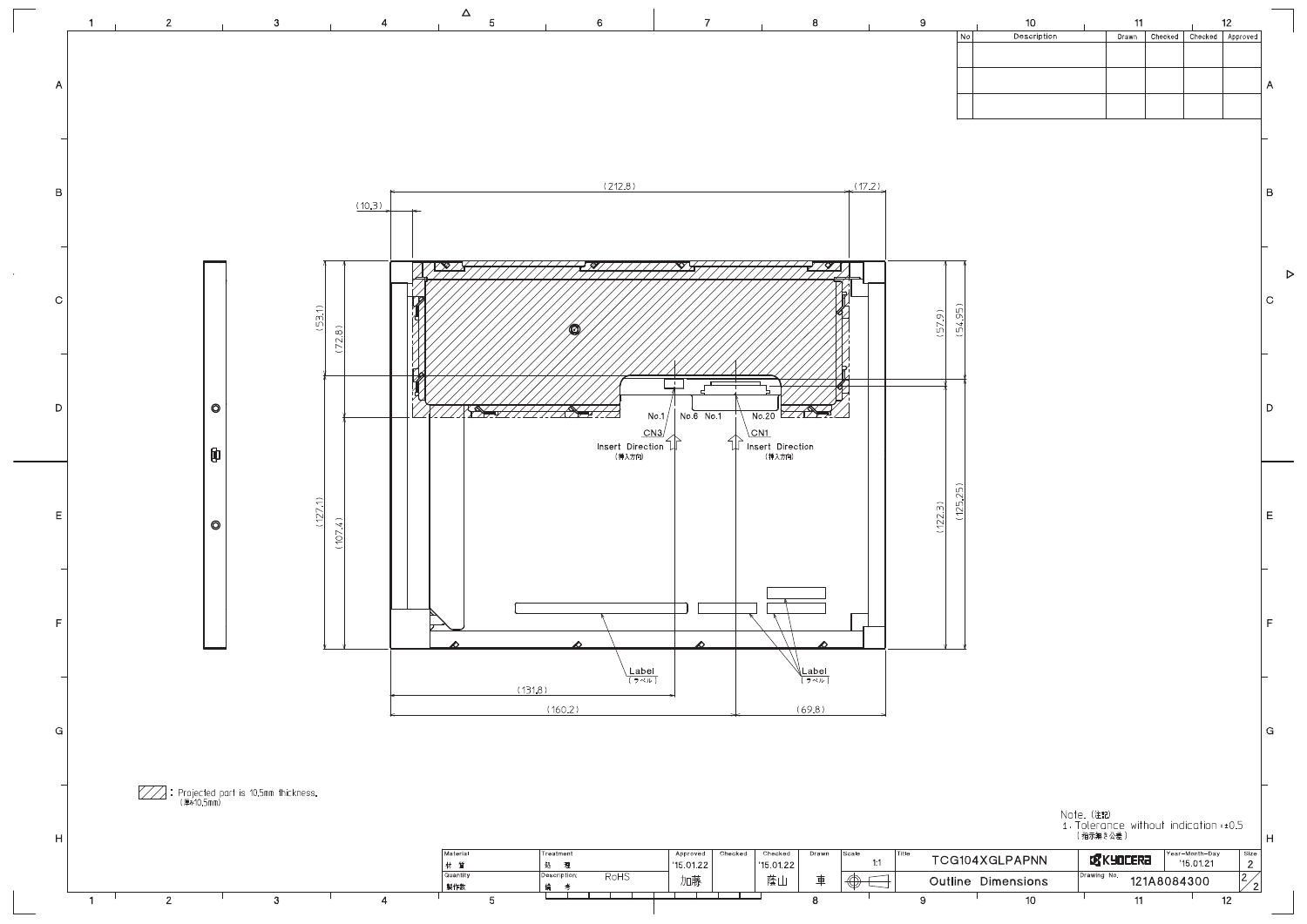| Spec No. | TQ3C-8EAF0-E2YAZ08-00   |
|----------|-------------------------|
| Date     | <b>January 16, 2015</b> |

## KYOCERA INSPECTION STANDARD

## TYPE : TCG104XGLPAPNN-AN30

KYOCERA DISPALY CORPORATION

| Original         | Designed by: Engineering dept. |               |                    | Confirmed by $:QA$ dept. |                   |  |
|------------------|--------------------------------|---------------|--------------------|--------------------------|-------------------|--|
| Issue Date       | Prepared                       | Checked       | Approved           | Checked                  | Approved          |  |
| January 16, 2015 | Koyama                         | $\mathcal{U}$ | 2 Jamazaki W. Yano | JeU                      | $1 - \beta$ daman |  |

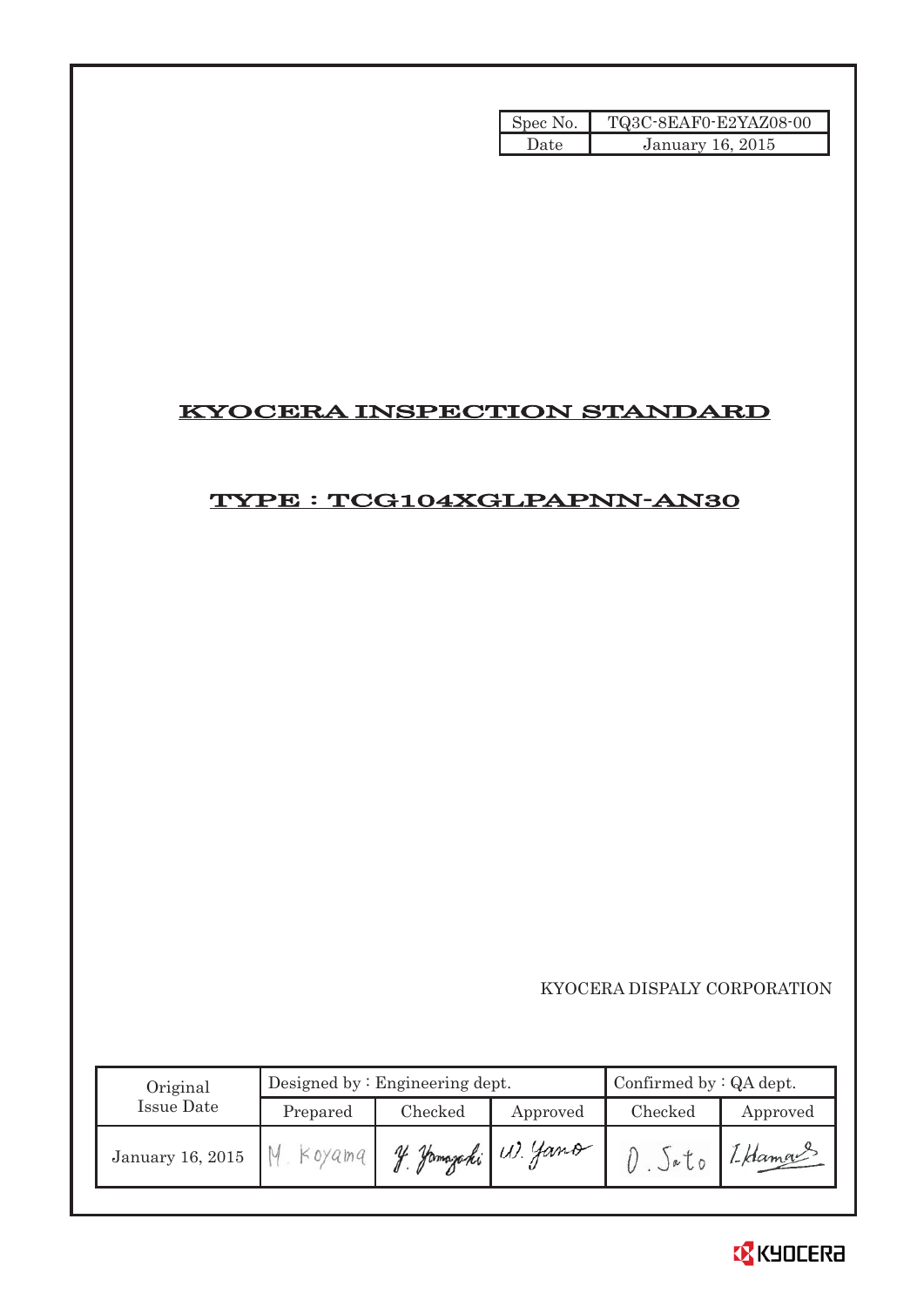| Spec No.              | Part No.            | Page |
|-----------------------|---------------------|------|
| TQ3C-8EAF0-E2YAZ08-00 | TCG104XGLPAPNN-AN30 |      |

|                  | Revision record |          |                                                                   |                                      |               |                        |
|------------------|-----------------|----------|-------------------------------------------------------------------|--------------------------------------|---------------|------------------------|
|                  |                 |          | Confirmed by $\colon$ QA dept.<br>Designed by : Engineering dept. |                                      |               |                        |
|                  | $\rm{Date}$     | Prepared | $\rm Checked$                                                     | Approved                             | $\rm Checked$ | ${\Large\bf Approved}$ |
|                  |                 |          |                                                                   |                                      |               |                        |
|                  |                 |          |                                                                   |                                      |               |                        |
| ${\rm Rev. No.}$ | $\rm{Date}$     | Page     |                                                                   | $\label{eq:2} \textbf{Descriptions}$ |               |                        |
|                  |                 |          |                                                                   |                                      |               |                        |
|                  |                 |          |                                                                   |                                      |               |                        |
|                  |                 |          |                                                                   |                                      |               |                        |
|                  |                 |          |                                                                   |                                      |               |                        |
|                  |                 |          |                                                                   |                                      |               |                        |
|                  |                 |          |                                                                   |                                      |               |                        |
|                  |                 |          |                                                                   |                                      |               |                        |
|                  |                 |          |                                                                   |                                      |               |                        |
|                  |                 |          |                                                                   |                                      |               |                        |
|                  |                 |          |                                                                   |                                      |               |                        |
|                  |                 |          |                                                                   |                                      |               |                        |
|                  |                 |          |                                                                   |                                      |               |                        |
|                  |                 |          |                                                                   |                                      |               |                        |
|                  |                 |          |                                                                   |                                      |               |                        |
|                  |                 |          |                                                                   |                                      |               |                        |
|                  |                 |          |                                                                   |                                      |               |                        |
|                  |                 |          |                                                                   |                                      |               |                        |
|                  |                 |          |                                                                   |                                      |               |                        |
|                  |                 |          |                                                                   |                                      |               |                        |
|                  |                 |          |                                                                   |                                      |               |                        |
|                  |                 |          |                                                                   |                                      |               |                        |
|                  |                 |          |                                                                   |                                      |               |                        |
|                  |                 |          |                                                                   |                                      |               |                        |
|                  |                 |          |                                                                   |                                      |               |                        |
|                  |                 |          |                                                                   |                                      |               |                        |
|                  |                 |          |                                                                   |                                      |               |                        |
|                  |                 |          |                                                                   |                                      |               |                        |
|                  |                 |          |                                                                   |                                      |               |                        |
|                  |                 |          |                                                                   |                                      |               |                        |
|                  |                 |          |                                                                   |                                      |               |                        |
|                  |                 |          |                                                                   |                                      |               |                        |
|                  |                 |          |                                                                   |                                      |               |                        |
|                  |                 |          |                                                                   |                                      |               |                        |
|                  |                 |          |                                                                   |                                      |               |                        |
|                  |                 |          |                                                                   |                                      |               |                        |
|                  |                 |          |                                                                   |                                      |               |                        |
|                  |                 |          |                                                                   |                                      |               |                        |
|                  |                 |          |                                                                   |                                      |               |                        |

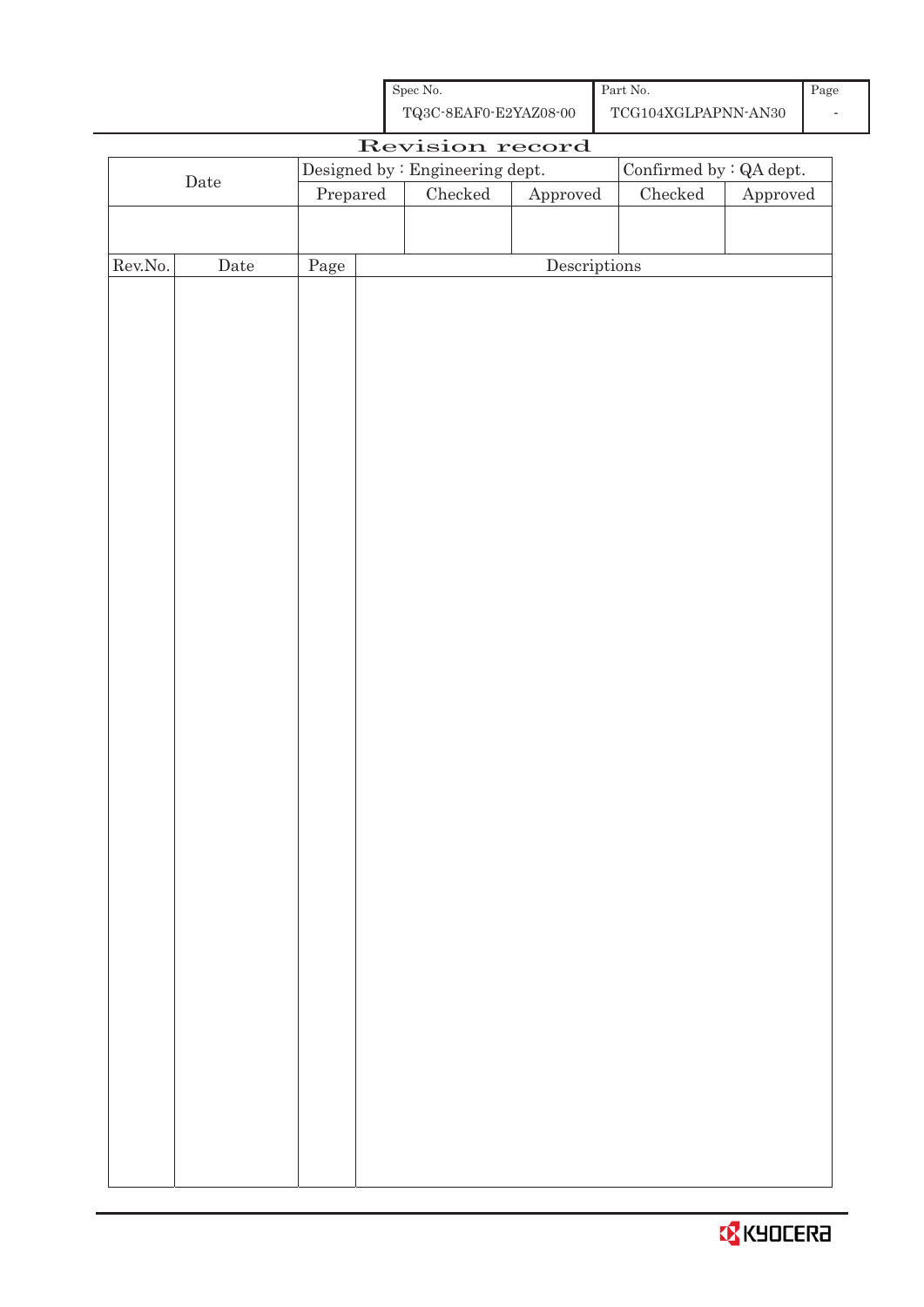## Visuals specification

| 1) Note |  |
|---------|--|
|---------|--|

|               |             | Note                                                                                       |                                                                            |  |  |  |
|---------------|-------------|--------------------------------------------------------------------------------------------|----------------------------------------------------------------------------|--|--|--|
| General       | 1.          | Customer identified anomalies not defined within this inspection standard shall be         |                                                                            |  |  |  |
|               |             | reviewed by Kyocera, and an additional standard shall be determined by mutual consent.     |                                                                            |  |  |  |
|               | 2.          | This inspection standard about the image quality shall be applied to any defect within the |                                                                            |  |  |  |
|               |             |                                                                                            | effective viewing area and shall not be applicable to outside of the area. |  |  |  |
|               | 3.          | Inspection conditions                                                                      |                                                                            |  |  |  |
|               | Luminance   |                                                                                            | $\div 500$ Lux min.                                                        |  |  |  |
|               |             | Inspection distance                                                                        | $\div$ 300 mm.                                                             |  |  |  |
|               | Temperature |                                                                                            | : 25 $\pm$ 5°C                                                             |  |  |  |
|               | Direction   |                                                                                            | : Directly above                                                           |  |  |  |
| Definition of | Dot defect  | Bright dot defect                                                                          | The dot is constantly "on" when power applied to the                       |  |  |  |
| inspection    |             |                                                                                            | LCD, even when all "Black" data sent to the screen.                        |  |  |  |
| item          |             |                                                                                            | Inspection tool: 5% Transparency neutral density filter.                   |  |  |  |
|               |             |                                                                                            | Count dot: If the dot is visible through the filter.                       |  |  |  |
|               |             |                                                                                            | Don't count dot: If the dot is not visible through the                     |  |  |  |
|               |             |                                                                                            | filter.                                                                    |  |  |  |
|               |             |                                                                                            | G B<br>There is an electrode in the middle of the dot                      |  |  |  |
|               |             |                                                                                            | RGERGBRGB<br>and one dot is shown in the left drawing.                     |  |  |  |
|               |             |                                                                                            | <b>BRGB</b><br>GBRG<br>$<$ dot drawing $>$                                 |  |  |  |
|               |             | Black dot defect                                                                           | The dot is constantly "off" when power applied to the                      |  |  |  |
|               |             |                                                                                            | LCD, even when all "White" data sent to the screen.                        |  |  |  |
|               |             |                                                                                            | Similar size compared to bright dot.                                       |  |  |  |
|               |             | White dot                                                                                  | Pixel works electrically, however, circular/foreign                        |  |  |  |
|               |             | (Circular/foreign                                                                          | particle makes dot appear to be "on" even when all                         |  |  |  |
|               |             | particle)                                                                                  | "Black" data is sent to the screen.                                        |  |  |  |
|               |             | Adjacent dot                                                                               | Adjacent dot defect is defined as two or more bright dot                   |  |  |  |
|               |             |                                                                                            | defects or black dot defects.                                              |  |  |  |
|               |             |                                                                                            | $G$ $B$ $R$ $G$ $B$ $R$                                                    |  |  |  |
|               |             |                                                                                            | $R$ GBR<br>Iglblrl<br>G<br>B                                               |  |  |  |
|               |             |                                                                                            | dot defect<br>RGBRGBR<br>G<br>B                                            |  |  |  |
|               | External    | Bubble, Scratch,                                                                           | Visible operating (all pixels "Black" or "White") and non                  |  |  |  |
|               | inspection  | Foreign particle                                                                           | operating.                                                                 |  |  |  |
|               |             | (Polarizer, Cell, Backlight)                                                               |                                                                            |  |  |  |
|               |             | Appearance inspection                                                                      | Does not satisfy the value at the spec.                                    |  |  |  |
|               | Others      | CFL wires                                                                                  | Damaged to the CFL wires, connector, pin, functional                       |  |  |  |
|               |             |                                                                                            | failure or appearance failure.                                             |  |  |  |
|               | Definition  | Definition of circle size                                                                  | Definition of linear size                                                  |  |  |  |
|               | of size     |                                                                                            |                                                                            |  |  |  |
|               |             |                                                                                            |                                                                            |  |  |  |
|               |             | $d = (a + b)/2$                                                                            |                                                                            |  |  |  |